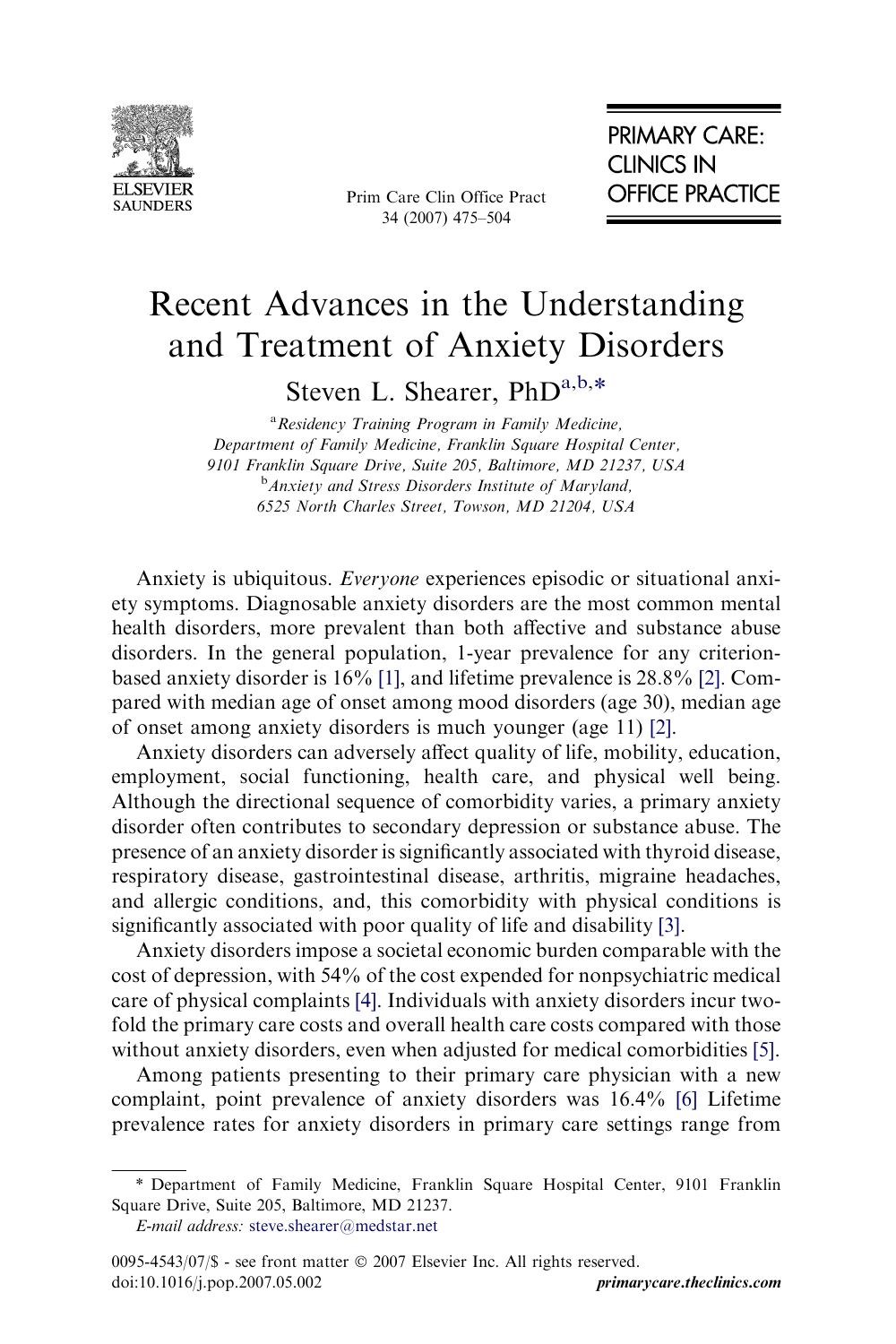14% to 30% [\[7\].](#page-22-0) Most people suffering from anxiety disorders seek treatment in primary care settings, and, most present with generalized anxiety disorder (GAD), panic disorder, and posttraumatic stress disorder (PTSD) [\[7\].](#page-22-0)

Although anxiety disorders are prevalent, costly, and disruptive to patients' lives, rates of detection and of evidence-based treatment remain low in primary care settings [\[7\]](#page-22-0). Surveyed family physicians report that they are much more knowledgeable about effective treatments for depression (88%) compared with panic disorder  $(17\%)$  and generalized anxiety disorder (13%) [\[8\].](#page-22-0) Nearly half of primary care patients with anxiety disorders remain untreated; however, when treated, the care received from primary care physicians and psychiatrists is similar [\[9\]](#page-22-0).

This review summarizes the phenomenology, diagnosis, and evidencebased treatment of panic disorder, specific phobia, social anxiety disorder, generalized anxiety disorder, and obsessive–compulsive disorder (OCD). (Posttraumatic stress disorder [PTSD] is reviewed in the article by Nakell in this issue.) Given the brevity of this review, preference is given to literature from the last 4 years that has contributed to better understanding and treatment of the anxiety disorders.

## Panic disorder and agoraphobia

# Prevalence

Lifetime prevalence is 22.7% for isolated panic attacks, 3.7% for panic disorder, and 1.1% for panic disorder with agoraphobia (ie, anxiety or avoidance related to situations in which escape may be difficult or in which help may not be available) [\[10\].](#page-22-0) Although agoraphobia especially is associated with substantial severity, impairment, and comorbidity, even isolated panic attacks are associated with meaningful role impairment [\[10\]](#page-22-0). Other recent data suggest higher lifetime prevalence for panic disorder (5.1%) and lower lifetime prevalence for agoraphobia (0.17%) but confirm that the presence of agoraphobia reflects a more severe variant of panic disorder [\[11\].](#page-23-0) Individuals with panic disorder coupled with agoraphobia were more likely to seek treatment and had earlier ages at onset and first treatment, longer episodes, and more severe disability, impairment, panic symptomatology, and Axis I and II comorbidity than those having panic disorder without agoraphobia [\[11\].](#page-23-0)

# Etiology and perpetuation

Despite the obvious burst of sympathetic arousal, no specific biological dysfunction seems to underlie most panic attacks. Isolated panic attacks are common; panic disorder is much less common. Susceptibility to panic disorder is moderately heritable, but etiology is multifactorial [\[1\],](#page-22-0) including adverse early experiences that may sensitize an individual to feelings of being overwhelmed or loss of control.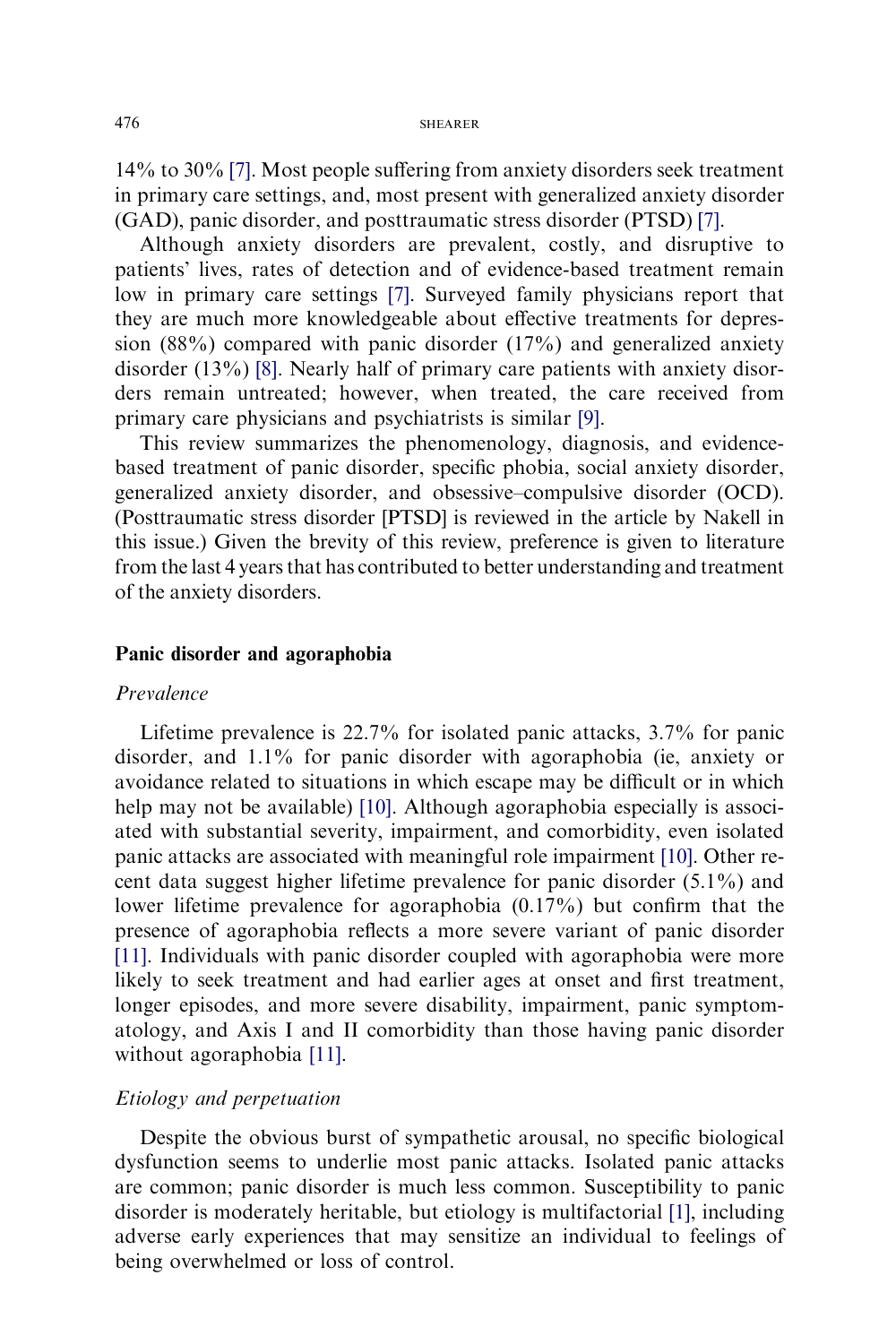Components of the fear-conditioning process and temperamental ''anxiety sensitivity'' (ie, fearful response to anxiety symptoms) both seem to aggregate in families. Panicky arousal and compelling symptoms that occur in the context of such preexisting vulnerabilities may initiate a vicious cycle. In short, fearful self-monitoring and efforts to control or avoid panicky arousal that is deemed dangerous only escalate panic proneness.

## Clinical presentation and impact

In the fourth edition of the Diagnostic and Statistical Manual of Mental Disorders (DSM-IV-TR), panic disorder is defined by discreet episodes of marked autonomic arousal (eg, tachycardia, palpitations, sweating, trembling, shortness of breath, chest pain, dizziness) that are accompanied by catastrophic thinking (eg, fear of fainting, going crazy, losing control, dying) and are not directly caused by a substance or medical condition. Episodic, acute panic is the defining feature, but the ongoing impact of panic disorder is more a function of worry about and avoidance of anxious arousal and/or physical symptoms between panic attacks. Panic attacks can occur in any of the anxiety disorders; however, fear of panicky arousal that feels dangerous, unprovoked, and unexplained, plus the consequences of that fear, are what define panic disorder.

When, in about half of cases, panic disorder includes attribution of possible panic to particular places or situations (eg, driving, crowds, flying, enclosed places), often with significant avoidance, it is designated as panic disorder with agoraphobia. The DSM-IV-TR portrays agoraphobia as a complication of panic disorder; however, recent data suggest that such a one-way causal relationship between spontaneous panic attacks and agoraphobia is incorrect [\[12\]](#page-23-0).

Panic attacks, unlike ordinary anxiety, can feel truly life threatening. Therefore, sufferers usually first seek care in emergency or primary care settings and may be quite persistent in seeking medical consultations despite reassurance. They often are consumed by daily ''what if?'' worries related to the perceived dangerousness of panic attacks (eg, ''What if I pass out while driving? What if my doctor is wrong and this is cardiac? What if I can't sleep at all? What if this happens while I'm sitting in church?''). If there is prominent depersonalization or derealization during panic, fear usually focuses on ''going crazy'' or ''losing control.''

A person may also experience being awakened from sound sleep by terrifying panic. Nocturnal panic attacks are non–rapid eye movement events that are distinguished from sleep terrors, sleep apnea, nightmares, or dreaminduced arousals and are not linked with differences in sleep architecture. Nocturnal panic attacks are common among patients with panic disorder, with 44% to 71% reporting at least 1 experience [\[13\]](#page-23-0). In a randomized, controlled trial, cognitive–behavioral treatment effectively reduced panic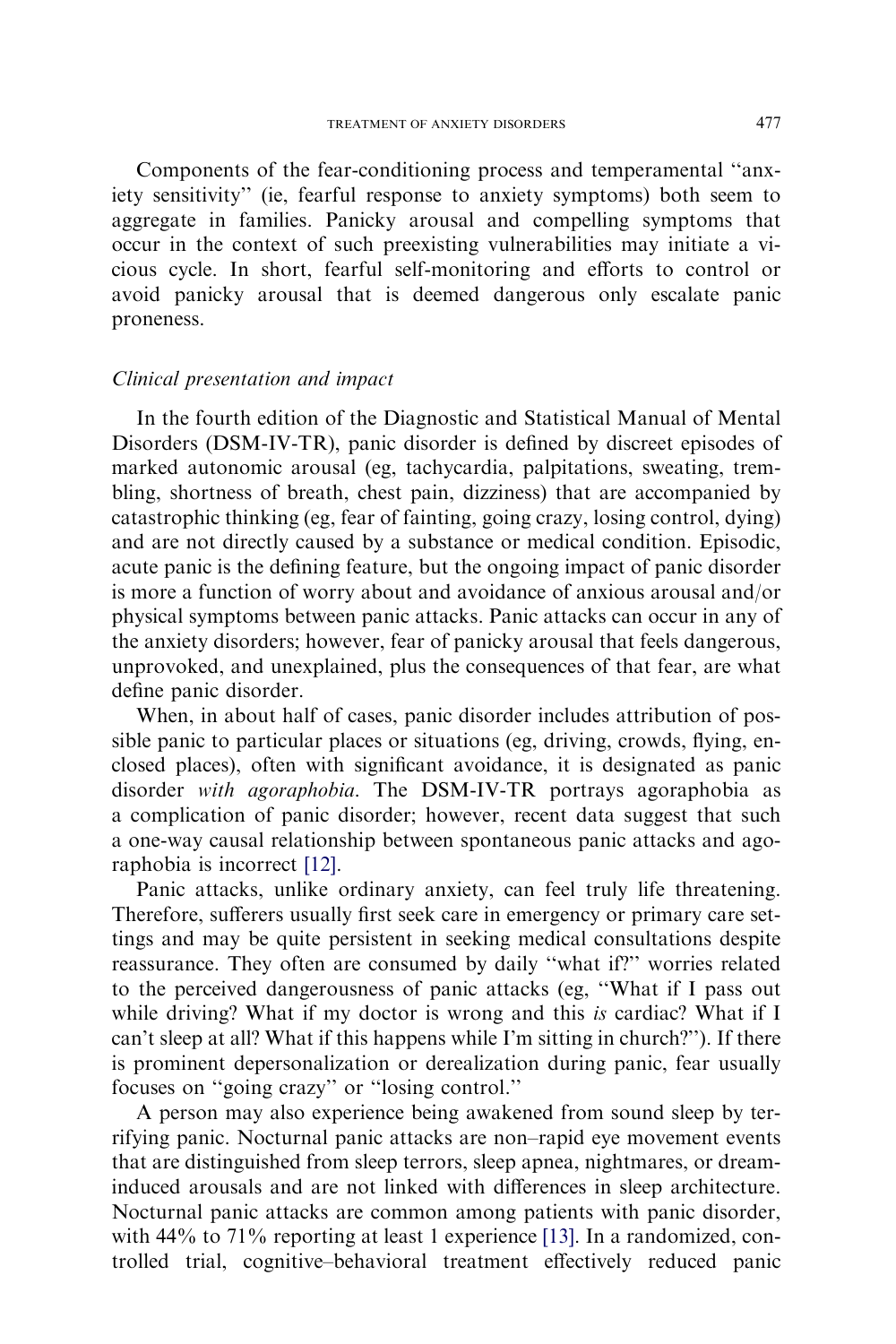disorder severity, frequency of daytime and nocturnal panic attacks, and worry about nocturnal panic [\[14\].](#page-23-0)

In primary care, patients typically present with unexplained symptoms or pain rather than direct complaints about panic attacks. It often is difficult to distinguish whether the presenting symptoms are a contributor to panic, a correlate of panic, or a compounding factor in the experience of panic. Various reports have suggested that panic disorder frequently contributes to noncardiac chest pain (40%), palpitations (45%), unexplained faintness (20%), irri-table bowel syndrome (40%), and unexplained vertigo and dizziness (20%) [\[1\]](#page-22-0).

Untreated panic disorder often is a chronically recurring, stress-sensitive disorder with a waxing and waning course marked by residual symptoms such as agoraphobia and somatization even during periods when panic attacks have ceased [\[15\]](#page-23-0). It is linked with higher medical utilization, medical comorbidity (eg, asthma, irritable bowel syndrome), poorer subjective physical and emotional health, depression, substance abuse, higher likelihood of suicide attempts, lower educational achievement, higher likelihood of unemployment and low work productivity, impaired social and marital functioning, and financial dependency that cannot be attributed to comorbid disorders [\[16\]](#page-23-0).

## Assessment

Screening with the five-question Anxiety and Depression Detector's two panic disorder questions (ie, In the past 3 months: ''Did you ever have a spell or an attack when all of a sudden you felt frightened, anxious or very uneasy?'' ''Would you say that you have been bothered by 'nerves' or feeling anxious or on edge?'') yields high sensitivity (.92) and modest specificity (.74) [\[17\].](#page-23-0)

A positive screening result should prompt further questioning informed by the DSM-IV-TR criteria, a review of recent stressors, screening for affective disorders and substance abuse, and inquiry about the perceived danger in panic. There are many other instruments for assessing panic disorder and agoraphobia [\[18\]](#page-23-0), but most are too time consuming or redundant for routine use in primary care.

Assessment must include consideration of medical conditions commonly associated with anxiety or panic (eg, paroxysmal atrial tachycardia, supraventricular tachycardia, asthma, hyperthyroidism, Meniere's). Most patients with panic disorder will not have positive findings that explain their panic attacks. However, panic disorder has been linked with a twofold increase in risk for coronary heart disease even when relevant confounding factors are controlled [\[19\].](#page-23-0)

# Treatment

Both pharmacologic and nonpharmacologic treatments have an evidence base of established effectiveness for panic disorder. Limitations of these evidence bases and evidence regarding alternative treatments will be summarized in another section below.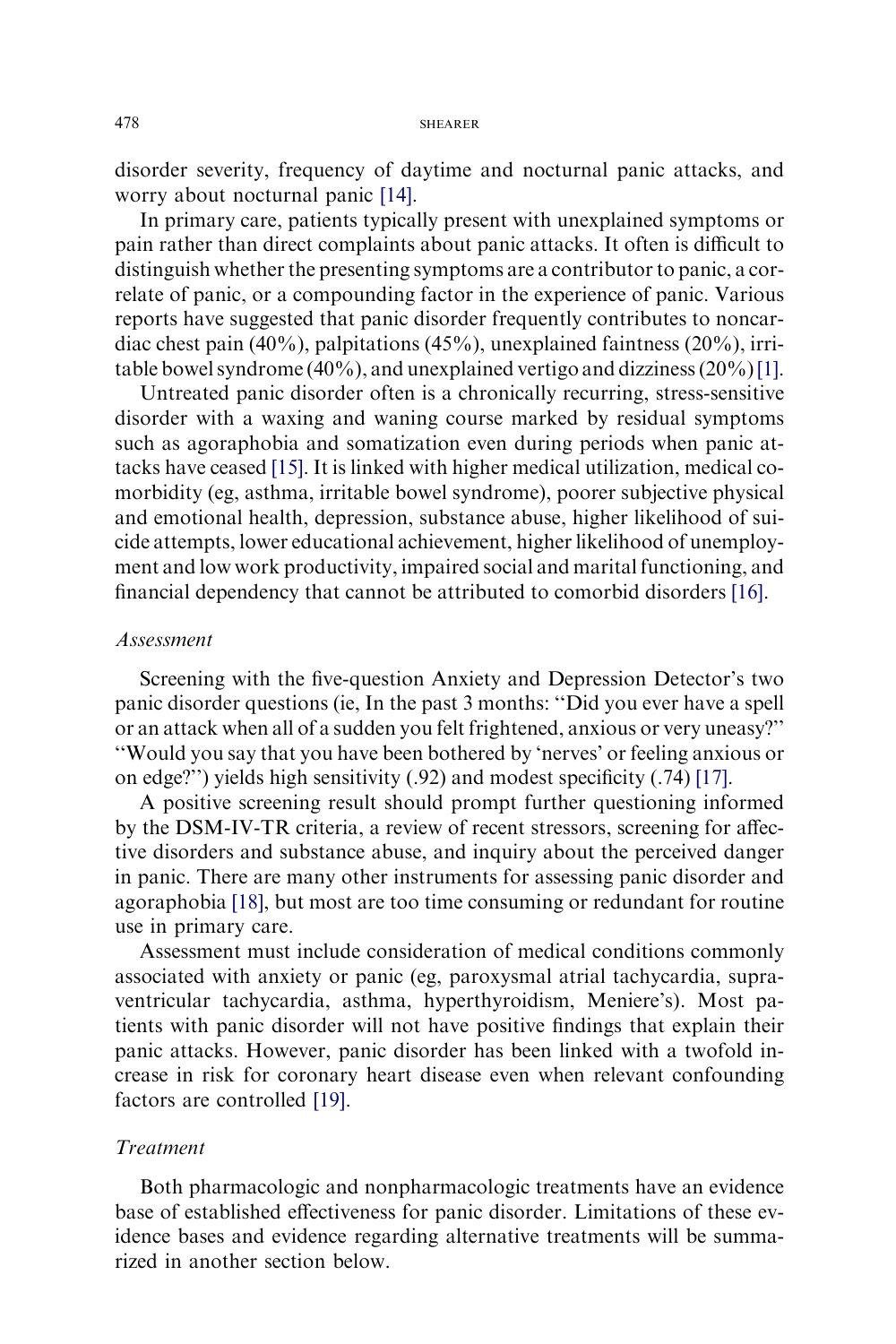Selective serotonin reuptake inhibitors (SSRIs) are the drug of choice for treatment of panic disorder with no indication of differential efficacy within this class. Many placebo-controlled, randomized trials, meta-analyses and systematic reviews have reported medium to large effect sizes for SSRIs relative to placebo for periods up to 1 year [\[20\]](#page-23-0).

Data also support comparable efficacy of the extended-release form of the serotonin/norepinephrine reuptake inhibitor (SNRI), venlafaxine, in panic disorder [\[21\].](#page-23-0) Although other second-generation antidepressants may also be helpful, supporting evidence is modest. Use of bupropion in panic disorder usually is discouraged because evidence supporting its use is lacking, and many patients report that it is uncomfortably activating or worsens panic attacks. Both the tricyclic antidepressants and monoamine oxidase inhibitors have shown effectiveness in panic disorder but have been relegated to second-line use.

One report suggests that benzodiazepines prevail as the most common treatment for panic disorder in primary care despite treatment guidelines to the contrary [\[22\].](#page-23-0) However, a more recent report suggests that SSRIs/ SNRIs are most commonly used for anxiety disorders by both primary care physicians and psychiatrists and that primary care physicians are less likely than psychiatrists to prescribe benzodiazepines [\[9\].](#page-22-0) Benzodiazepines are considered second-line or adjunctive treatment because of failure to address frequent comorbid depression, tolerance or abuse potential, effects on driving, and possible deleterious effects on cognitive–behavioral treatment (CBT), especially with as-needed use [\[22\].](#page-23-0) Benzodiazepines, usually in extended-release or longer-acting forms, are sometimes administered concomitant to the first few weeks of an SSRI trial. Neither buspirone nor beta blockers have shown effectiveness for panic disorder in controlled trials [\[20\].](#page-23-0)

Both initiating and discontinuing drug treatment of panic disorder often are complicated by side effects that can mimic or augment symptoms of panic attacks. Beginning antidepressants at half (or less) of the usual starting dose, gradual increases, and repeated reassurance usually are recommended. Because of its short half-life, paroxetine is especially prone to causing both common (eg, dizziness, nausea, lethargy, headache) and uncommon (eg, anxiety, tremor, confusion, paresthesias) discontinuation symptoms. Among SSRI-treated patients with panic disorder, 45% experienced a discontinuation syndrome, which subsided within a month in all but three patients who had been taking paroxetine for a long time. Discontinuation syndromes appeared to be fairly common even when performed with slow tapering and during clinical remission [\[23\].](#page-23-0)

Approximately 40% of patients with panic disorder cannot tolerate or do not respond to SSRI or venlafaxine trials of adequate dose and duration. Many patients who do not respond to medication trials will respond to CBT; and, many patients who do not respond to CBT will respond to medication trials. The addition of CBT to imipramine treatment of panic disorder was associated with less severe side effects and fewer dropouts as a result of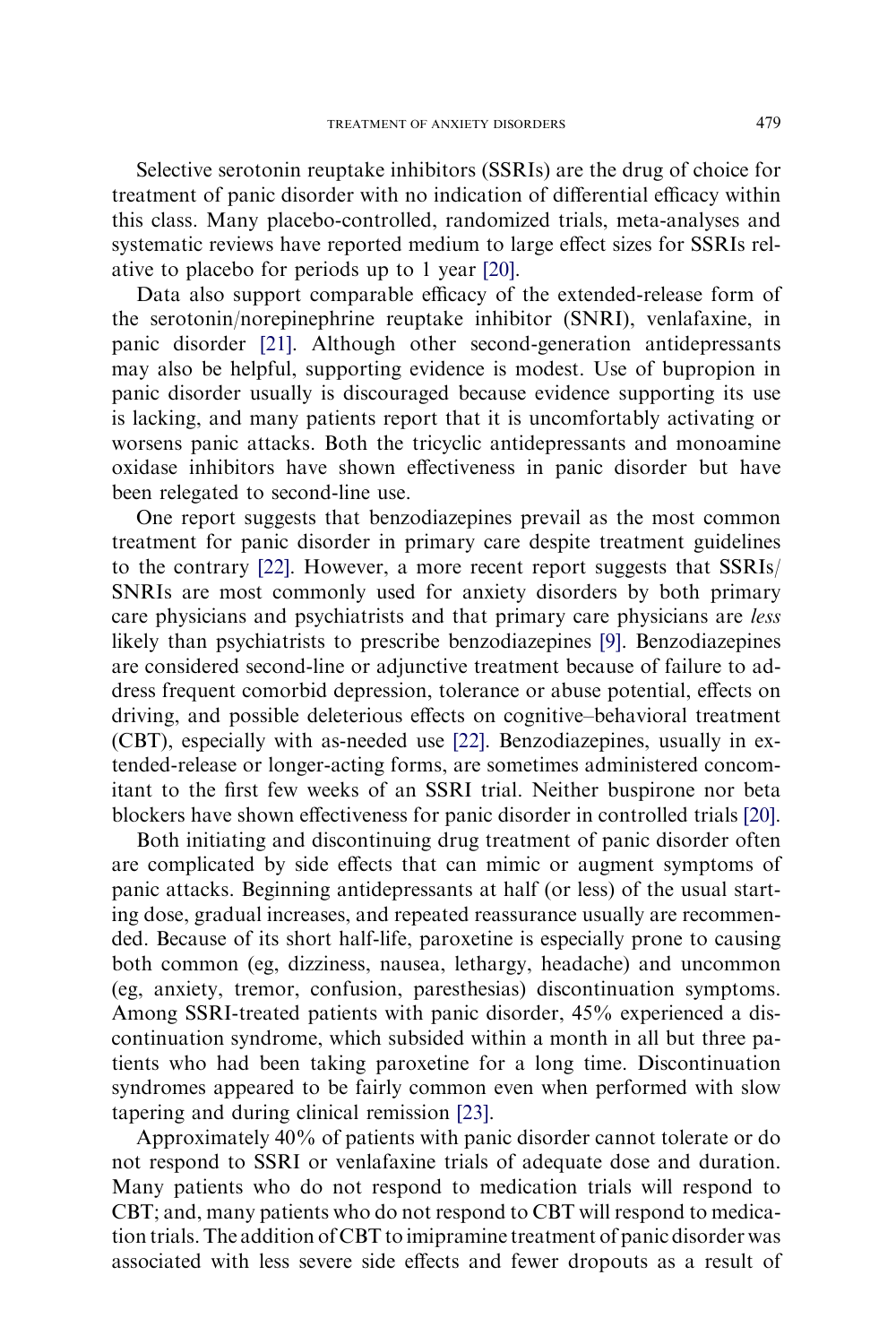perceived side effects than treatment with imipramine alone [\[24\]](#page-23-0). It should be noted also that physician experience (ie, years since residency training) has been linked with medication response in panic disorder even in drug trials[\[25\]](#page-23-0).

Many patients seem to benefit from the combination of medication and CBT in the short term, but combined treatment actually may be associated with worse outcome in panic disorder compared with CBT alone [\[26\].](#page-23-0) A recent Cochrane Database Review suggests that either combined therapy or psychotherapy alone may be chosen as first-line treatment for panic disorder with or without agoraphobia, depending on patient preference [\[27\].](#page-23-0)

In more than 24 controlled trials, CBT has shown effectiveness for panic disorder that is at least comparable to pharmacologic treatment and may have effects of greater duration when treatment ends. True remission of panic disorder with high end-state functioning occurs in 50% to 70% of patients who receive CBT [\[28\].](#page-23-0)

The cognitive component of CBT usually begins with patient education (eg, symptoms, autonomic nervous system, fear conditioning, generalization) and gentle challenging of the distorted assumptions and catastrophic thinking that perpetuate the vicious cycle of panic disorder. The belief that panic is dangerous must be addressed repeatedly, often with encouragement of relevant self-talk (eg, ''This feels dangerous but it's not''). Patients need very specific reassurance, (eg, ''No, you will not faint, have a heart attack, go crazy, or lose control because of panic'').

Avoidance of bodily arousal or places associated with past panic attacks is gradually reframed not as a solution but as the primary perpetuator of panic disorder. Every effort is made to encourage patients' willingness to accept panic and, eventually, to seek panic to defuse its power over them. This process usually requires time, patience, and repetition, often over a period of months.

The behavioral component of CBT emphasizes exposure to panicky arousal with the goal of gradual habituation to such cues. If there is no agoraphobia, interoceptive (ie, focused on stimuli within the body) exposure may focus on voluntary provocation of bodily symptoms associated with panic, (eg, running stairs to recreate tachycardia, hyperventilating to recreate shortness of breath, spinning to recreate dizziness, staring in the mirror to recreate depersonalization). With agoraphobia, in vivo exposure may focus on graduated exposure to places or situations associated with panic, (eg, driving, riding the subway, shopping, elevators).

Many patients do not have access to specialist-delivered CBT because of financial means, insurance barriers, or geographic location. Books based on CBT principles are available for physician-assisted, self-directed treatment [\[29\].](#page-23-0) Web-based, self-directed CBT for panic disorder is evolving, but there are data suggesting that it may be an effective alternative [\[30\]](#page-23-0). Many physicians recommend aerobic exercise, relaxation exercises, diaphragmatic breathing exercises, or yoga for patients with panic disorder. Although there is a limited evidence base for judging the effectiveness of such techniques,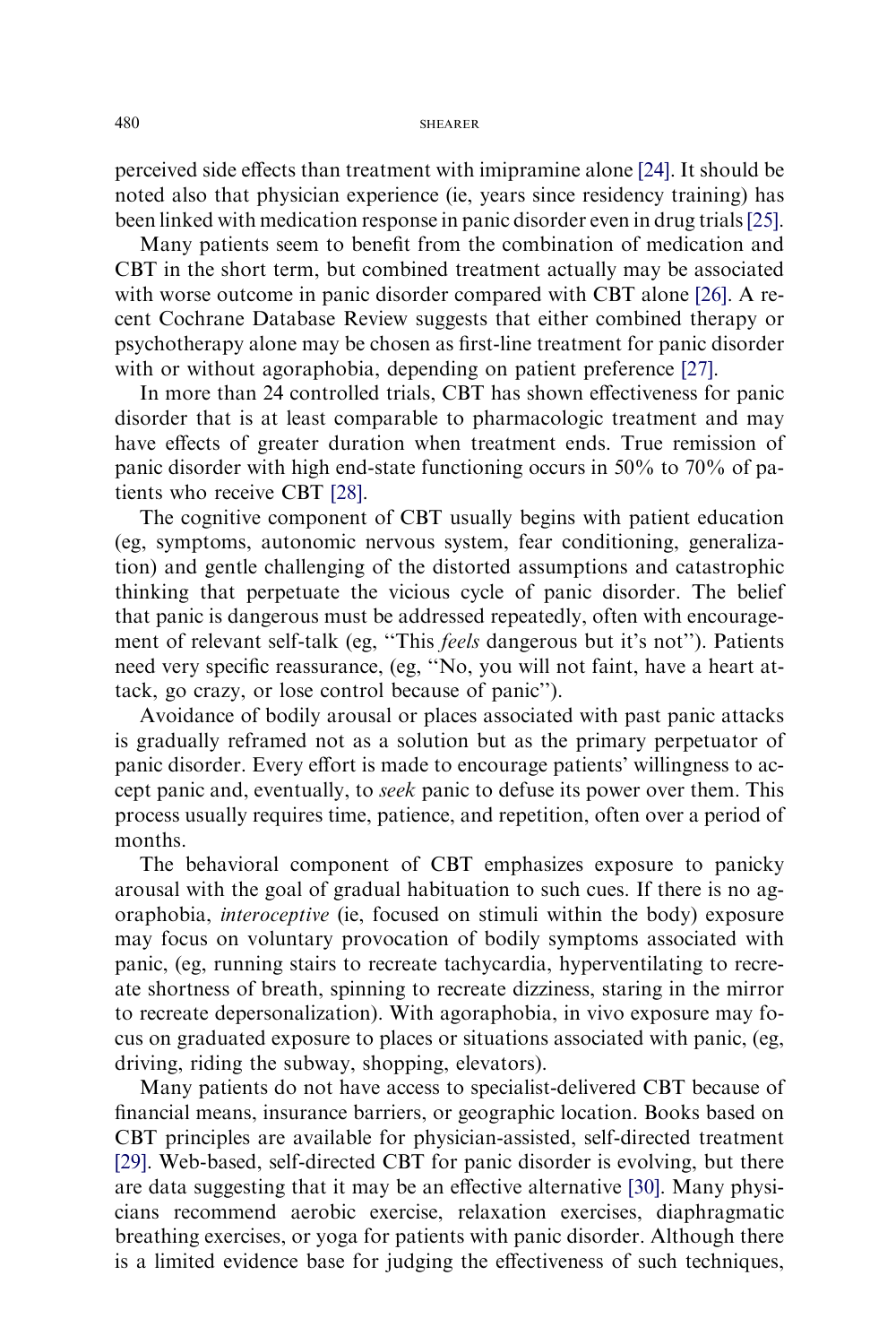their likely amelioration of bodily sensitization (ie, lowered threshold for panic and hyperreactivity to bodily sensations) suggests that they may have indirect benefits for patients with panic disorder.

# Panic disorder: pearls

- Do not underestimate the importance of patient education, (eg, ''The tachycardia and hypertension you have during panic are not dangerous and will keep you from passing out'', ''Your chest pain and shortness of breath are caused by hyperventilation but are not dangerous''). Educate about how symptoms reflect false alarms from the autonomic nervous system, that panic feels dangerous but it's not, and that panic is usually short circuited by the very willingness to have it rather than trying to control or avoid it.
- Encourage reading and CBT, (eg, self-directed CBT [\[29\]](#page-23-0) or referral for specialist-delivered CBT [\[31–34\]](#page-23-0)). Emphasize that the best route to recovery is through willing acceptance and, eventually, even seeking panic.
- When initiating an SSRI or SNRI for panic disorder, start low, go slow, reassure often, and, when discontinuing, taper slowly. Use benzodiazepines judiciously.

## Specific phobias

# Prevalence

Lifetime prevalence of specific phobias is 12.5% [\[2\].](#page-22-0) Developmentally normal, transient fears (eg, darkness, separation, intruders, water) are common among children; however, prevalence of specific phobias among children has been reported as high as 17.6% [\[35\]](#page-24-0).

# Etiology and perpetuation

The etiology of specific phobias is likely multifactorial with variation across phobia types and individuals. Conditioning and genetic models have both garnered support and criticism. The fear-conditioning model depicts a specific phobia as the product of pairing an alarm of anxious arousal with a situation that has high likelihood of acquiring phobic properties. However, twin studies support a nonassociative model that postulates largely innate vulnerability to phobias based on exaggerated fear response to evolutionary, survival-relevant cues or a largely innate deficiency in adaptation to such cues [\[36\].](#page-24-0)

# Clinical presentation and impact

In DSM-IV-TR, specific phobias are defined by excessive and persistent fear that is cued by presence or anticipation of a specific stimulus. Although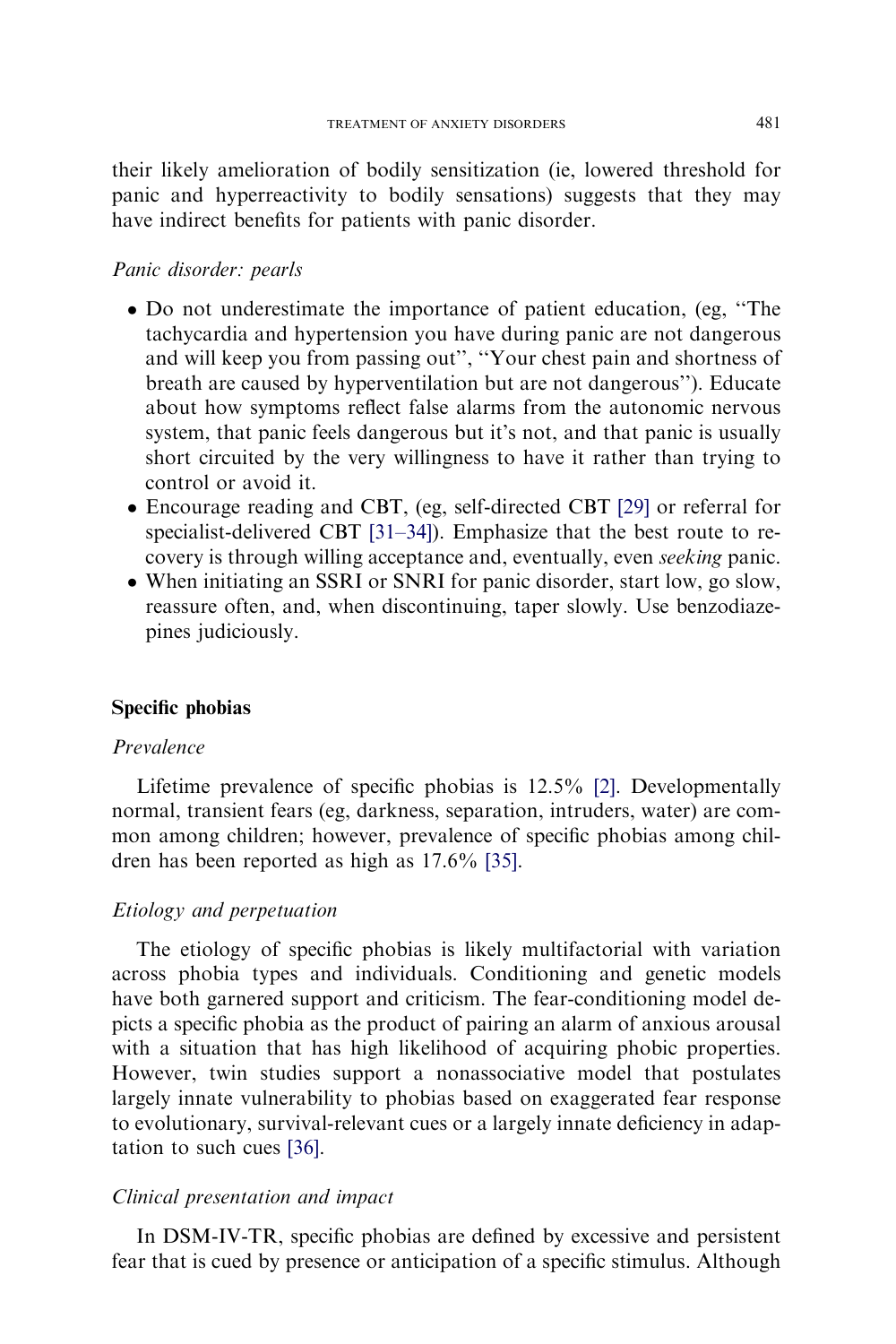the person usually recognizes that the fear is excessive or unreasonable, exposure to the stimulus almost invariably provokes immediate anxiety that may take the form of a panic attack. Contact with the phobic stimulus is endured with intense distress or it is avoided entirely. The avoidance, anxious anticipation, or distress must interfere significantly with the person's normal routine, occupational or academic functioning, or social activities and relationships.

Most people who have specific phobias do not present for treatment. Conversely, most anxiety disorders that present in primary care settings are not specific phobias. The DSM-IV-TR requires that the distress and avoidance associated with the phobic stimulus are not better accounted for by another disorder that may have different treatment implications. For example, if panic attacks occur primarily in response to catastrophic thinking about anxious arousal, panic disorder is the likely diagnosis, and a selective serotonin reuptake inhibitor or interoceptive exposure to bodily arousal is indicated. Apparent phobias may focus primarily on contamination and illness concerns or fear related to intrusive thoughts about losing control that would suggest OCD. A trauma history could be relevant to onset or perpetuation of some apparent phobias that actually reflect posttraumatic stress disorder.

Typical phobic stimuli include small animals (eg, dogs, cats, snakes, spiders, bees, rats, mice); natural environment (eg, heights, water, dark, thunderstorms); situational (eg, closed spaces/confinement, flying, bridges); other (eg, choking, vomiting); and, blood-injury-injection phobia. Rather than a specific phobia, so-called ''school phobia'' in children may reflect separation anxiety, social anxiety, panic attacks, depression, attention/learning problems, bullying, or willful refusal without anxiety.

Specific phobias cued by commonly encountered stimuli (eg, pets, insects) or accompanied by panic attacks may significantly affect mobility, social or employment possibilities, and quality of life. In contrast, someone with a severe snake phobia could easily arrange a lifestyle that precludes potential contact with the phobic stimulus.

Dental phobia or blood-injury-injection phobia may lead to avoidance of needed health care with potentially serious consequences. Similarly, poor diabetic control has been reported among diabetics with blood-injury-injection phobia [\[37\]](#page-24-0).

## Assessment

Although screening instruments and phobia-specific questionnaires are available [\[18\],](#page-23-0) they are unlikely to be helpful in the primary care setting. If a specific phobia is suspected, the primary care physician should clarify first whether the presentation is best explained by another anxiety disorder with different treatment implications. If specific phobia seems the likely diagnosis, the physician should clarify the impact on functioning and decide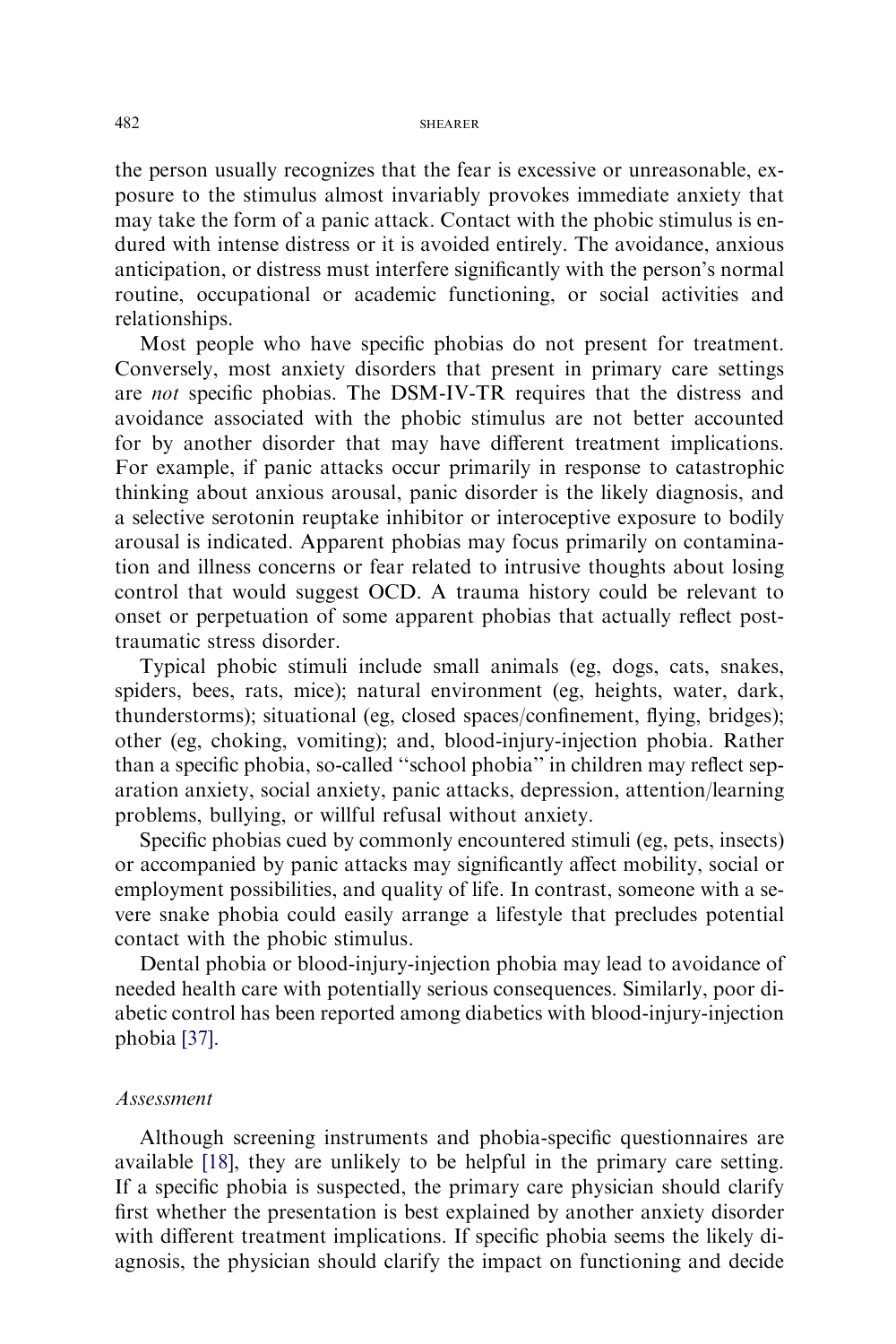whether graduated exposure is indicated, either by encouraging patient education and self-conducted exposure or by making a specialty referral.

## Treatment

Medication generally is not indicated in the treatment of specific phobias and may dilute the effectiveness of behavioral treatment. Graduated exposure to the feared stimulus is first-line treatment for specific phobias. Preliminary reports suggest that the effects of such exposure treatment for specific phobias may be augmented by acute administration of d-cycloserine just before exposure [\[38\].](#page-24-0) However, in one report, d-cycloserine did not enhance the reduction of spider fears or the generalization of treatment of a single session of exposure-based therapy [\[39\]](#page-24-0).

Confronting a hierarchy from less to more fear-arousing situations and, most importantly, staying in the situation until anxiety diminishes, usually leads to gradual habituation of the fear response. Recent reviews have documented the effectiveness of CBT for specific phobias in both children [\[40\]](#page-24-0) and adults [\[41\].](#page-24-0) For example, 14 controlled studies of in vivo (ie, in reallife situations) exposure for specific phobias have consistently shown benefit [\[41\]](#page-24-0). Although in vivo exposure is the standard, exposure may be helpful whether it is based on imaginal, in vivo, or virtual reality cues and whether it is self-conducted or specialist-conducted [\[41–43\]](#page-24-0). Self-help approaches yield greater benefit for specific phobias than for other anxiety disorders [\[44,45\].](#page-24-0)

Preparatory cognitive therapy may set the stage for exposure treatment by addressing distorted risk assessments, anxiety-arousing self-talk, feelings of being overwhelmed, and the demoralization that accompanies chronic avoidance. Anxiety management skills may be taught to encourage acceptance of distress, without escape or distraction, to best facilitate extinction. Recent emphasis in CBT has moved toward encouraging willingness to seek and accept anxiety rather than to control it through conscious effort or techniques.

Results of both functional magnetic resonance and positron-emission tomography imaging studies suggest that exposure-based CBT modifies the dysfunctional neural circuitry that underpins specific phobias [\[46–49\].](#page-24-0) However, relapse after successful treatment is likely if intermittent, self-conducted exposure is abandoned.

Blood-injury-injection phobia is a special case of specific phobia with different treatment implications. Contact with most phobic stimuli prompts increased arousal typified by tachycardia; however, exposure to bloodinjury-injection cues provokes the opposite. Initial hyperarousal is followed moments later by abrupt bradycardia and hypotension thought to reflect remnants of evolutionary adaptation to predator attack, (ie, no movement and staunched blood flow promote survival). If this vasovagal response is marked, syncope can result and may contribute to subsequent phobic conditioning to such cues. Exposure treatment is indicated, often beginning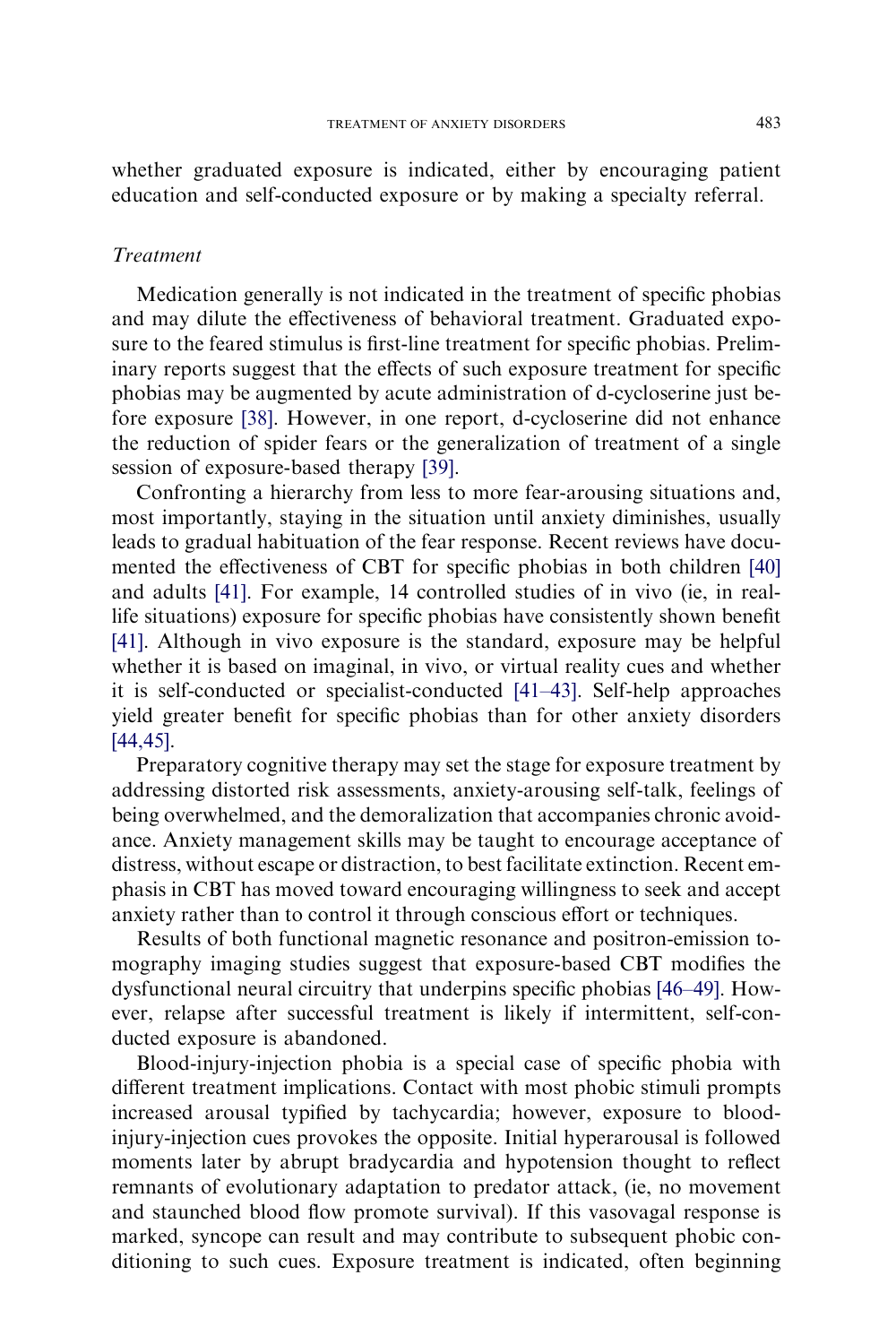with verbal descriptions or pictures, but progressing to direct exposure to the relevant cues (eg, donating blood). The vasovagal response requires special adaptation. Patients are instructed to increase muscle tension or to stimulate memories of angry feelings to counter bradycardia and hypotension during exposure [\[50\]](#page-24-0).

# Specific phobias: pearls

- Most individuals with specific phobias do not present for treatment. Most individuals who present with ''phobias'' do not have specific phobias. Consider whether the presented fears are best explained by a diagnosis of panic disorder with agoraphobia, OCD, or PTSD.
- Graduated exposure, whether self/parent conducted [\[51\]](#page-24-0) or specialist conducted, is likely to be helpful if it is repetitive and sustained long enough for anxiety to diminish before the exposure is terminated.
- Blood-injury-injection phobia is uniquely characterized by bradycardia and hypotension that can cause syncope. Although exposure treatment is still indicated, deliberate muscle tension or angry imagery may be necessary to prevent vasovagal syncope.

## Social anxiety disorder (Social phobia)

## Prevalence

Conservative estimates suggest that lifetime prevalence of social anxiety disorder is 5% [\[52\].](#page-24-0) Primary care data suggest similar lifetime prevalence (5.7%) [\[53\].](#page-24-0) Compared with patients with other psychiatric disorders in primary care, social anxiety disorder was characterized by greater functional impairment, fewer visits, and tenfold the number of concomitant substance abuse disorders [\[53\].](#page-24-0)

# Etiology and perpetuation

As with panic disorder, the vulnerability for anxious apprehension, caused by hypersensitive fear circuits in the brain or adverse developmental experiences, seems to be fundamental to the etiology of social anxiety disorder. Both shyness and behavioral inhibition (ie, wariness in response to novelty) are moderately heritable and associated with subsequent development of social anxiety disorder [\[1\].](#page-22-0) Understanding of the neurobiology of social anxiety disorder is evolving [\[54\]](#page-24-0).

Most of us experience memorable embarrassment without becoming consumed by the possibility of recurrence. If embarrassment is accompanied by panic, shame, repetitive replays in memory, and preexisting propensities for performance anxiety and worry-proneness, social anxiety disorder is the likely result. More than one third of social anxiety disorder sufferers report posttraumaticlike reexperiencing of socially stressful events with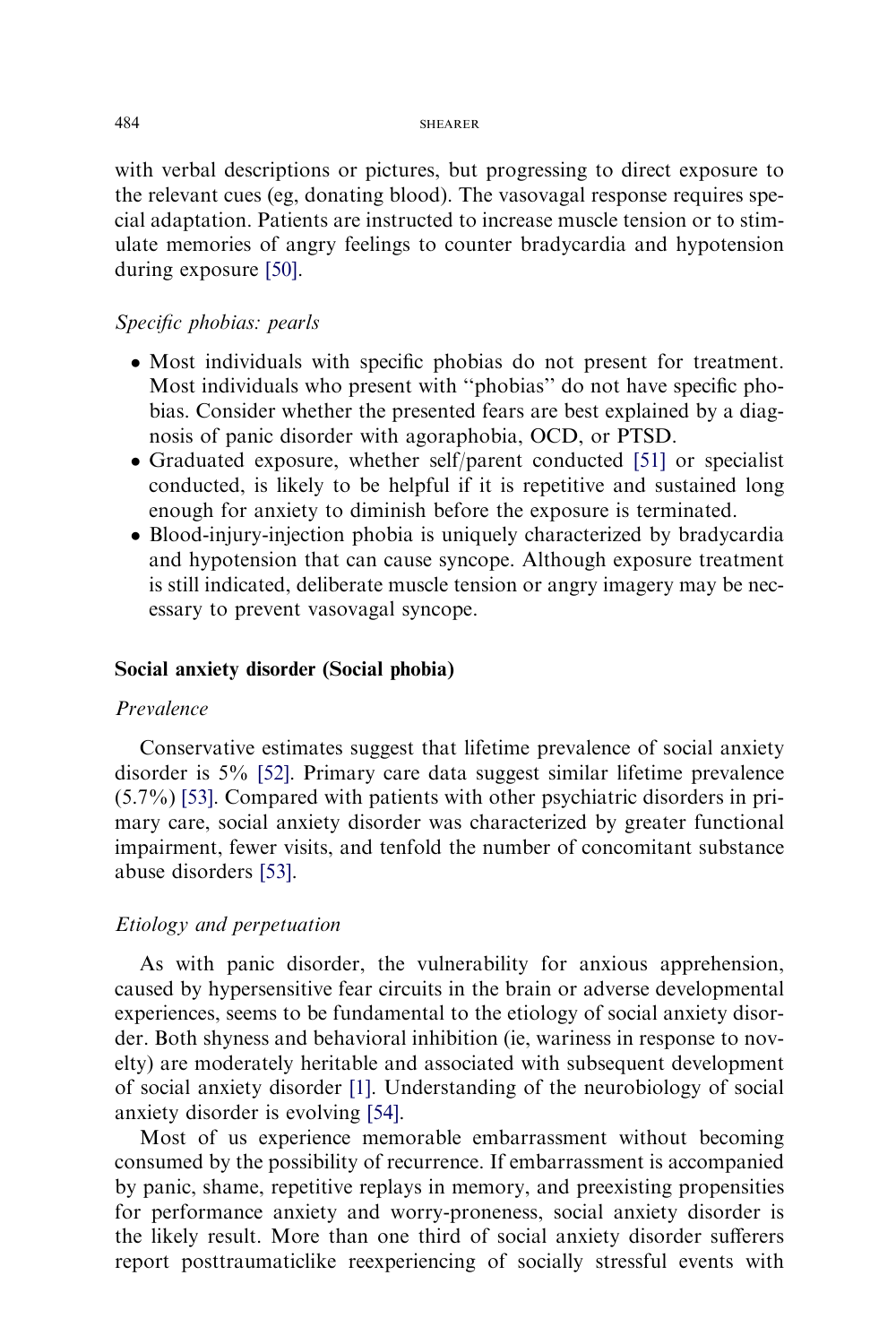accompanying hyperarousal and avoidance [\[55\].](#page-24-0) Social anxiety becomes self-perpetuating, because self-absorption and self-monitoring impede social performance, creating a vicious cycle, and subsequent avoidance preempts exposure that would facilitate habituation and disprove distorted assumptions.

# Clinical presentation and impact

Social anxiety disorder has evolved as the preferred term in the literature, but the DSM-IV-TR still uses the term social phobia. The diagnosis is defined by persistent fear of social or performance situations that involve possible scrutiny and disapproval by others. Exposure to a feared situation provokes marked distress, panic attacks, or preemptive avoidance. Worrying about possible bungled performance and subsequent embarrassment may be very specific (eg, public speaking, musical performance, or athletics) or may be generalized across many social situations (eg, dating, introductions, parties, speaking to authority figures, using the telephone, writing/eating in public, public restrooms).

Hyperhidrosis, body dysmorphic disorder, or paruresis may complicate social anxiety disorder. Comorbidity between social anxiety disorder and other anxiety disorders, substance abuse disorders, and affective disorders is common. The high prevalence of alcohol abuse, especially in socially anxious men, has been explained by the self-medication hypothesis [\[1\],](#page-22-0) but the interrelationship is complex [\[56\].](#page-25-0) Social phobics experience similar anxiety with and without alcohol, but they remember this experienced anxiety less precisely, perhaps serving as a reinforcer for the use of alcohol for the purpose of self-medication in future situations [\[57\]](#page-25-0).

Popular press critics have disparaged social anxiety disorder as merely the medicalization of shyness and normal performance anxiety. Shyness correlates with but does not effectively predict social anxiety disorder, (ie, true social anxiety disorder does not develop in most shy individuals) [\[1\]](#page-22-0). True generalized social anxiety disorder is usually marked by significant avoidance, with deleterious impact on social relationships, lower academic and occupational achievement, lower quality-of-life ratings, and a rate of attempted suicide as high as 22% [\[58\]](#page-25-0).

Social anxiety disorder is characterized by early-onset (mean, 15 years) and a disruptive, unremitting course if untreated; yet, more than 80% remain untreated [\[53\].](#page-24-0) A long-term, prospective, longitudinal, naturalistic treatment study found that social anxiety disorder has a chronic course and a greater adverse impact on social functioning than depressive symptoms or chronic medical illnesses [\[59\].](#page-25-0) Only 35% of patients with social anxiety disorder recovered after 10 years of prospective follow-up, and the postrecovery relapse rate was 34% during the 10-year follow-up [\[59\]](#page-25-0). In short, the evidence confirms that generalized social anxiety disorder is trivialized by popular conflation with shyness.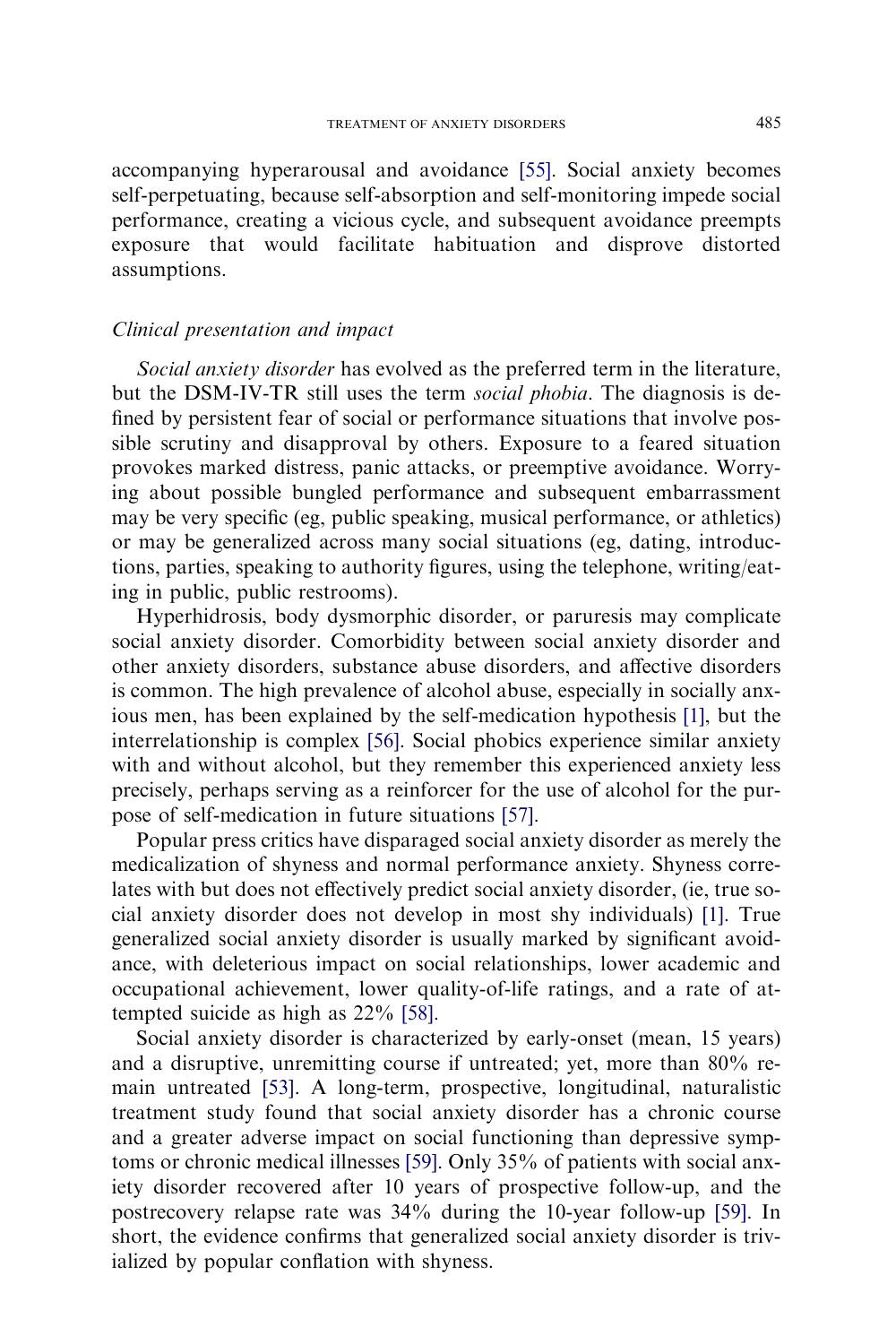## Assessment

Two well-studied tools appropriate for assessment or for tracking treatment of social anxiety disorder in the primary care setting are the self-administered Social Phobia and Anxiety Inventory and the physicianadministered Leibowitz Social Anxiety Scale [\[18\]](#page-23-0). However, for brief screening, use of only three questions identifies social anxiety disorder with 89% sensitivity and 90% specificity, (ie, ''Is being embarrassed or looking stupid among your worst fears?'' ''Does fear of embarrassment cause you to avoid doing things or speaking to people?'' ''Do you avoid activities in which you are the center of attention?'') [\[60\].](#page-25-0)

# Treatment

The SSRIs and the SNRI venlafaxine are established as effective treatments for social anxiety disorder with the added advantage of treating common comorbidities [\[61\].](#page-25-0) A recent meta-analysis of 15 randomized, double-blind, placebo-controlled trials reported effectiveness of the SSRIs for social anxiety disorder with benefits in both social and occupational functioning [\[62\]](#page-25-0).

Second-line treatments may include clonazepam, mirtazapine, and gabapentin [\[63\].](#page-25-0) The benefits of beta blockers are limited to very specific performance situations (eg, public speaking, musical/dance/athletic performance) rather than generalized social anxiety disorder [\[61\].](#page-25-0)

As in specific phobias, preliminary evidence shows that d-cycloserine may augment exposure therapy in social anxiety disorder. In a randomized, double-blind, placebo-controlled trial, 50 mg of d-cycloserine administered 1 hour before exposure therapy sessions (ie, public speaking) resulted in greater effectiveness compared with a placebo before exposure sessions [\[64\].](#page-25-0)

Five meta-analyses support the efficacy of cognitive behavioral therapy for social anxiety disorder, suggesting that in vivo exposure to social cues and cognitive interventions are most efficacious [\[65\].](#page-25-0) A subsequent, randomized, double-blind, placebo-controlled trial found that both fluoxetine and CBT were effective for social anxiety disorder, but combined treatment had no further advantage, and many patients remained symptomatic after 14 weeks of treatment [\[66\].](#page-25-0) In a Norwegian primary care setting, exposure therapy combined with sertraline showed deterioration at 1-year follow-up compared with exposure alone [\[67\].](#page-25-0) In a randomized, controlled trial, individual CBT for social anxiety disorder was superior both to intensive group CBT and to SSRIs [\[68\].](#page-25-0)

Active ingredients in CBT for social anxiety disorder are being identified. For example, in a randomized, controlled trial, cognitive therapy showed superiority to social anxiety exposure therapy coupled with applied relaxation techniques [\[69\]](#page-25-0). Similarly, in a randomized, controlled trial comparing group therapy based on CBT versus exposure without explicit cognitive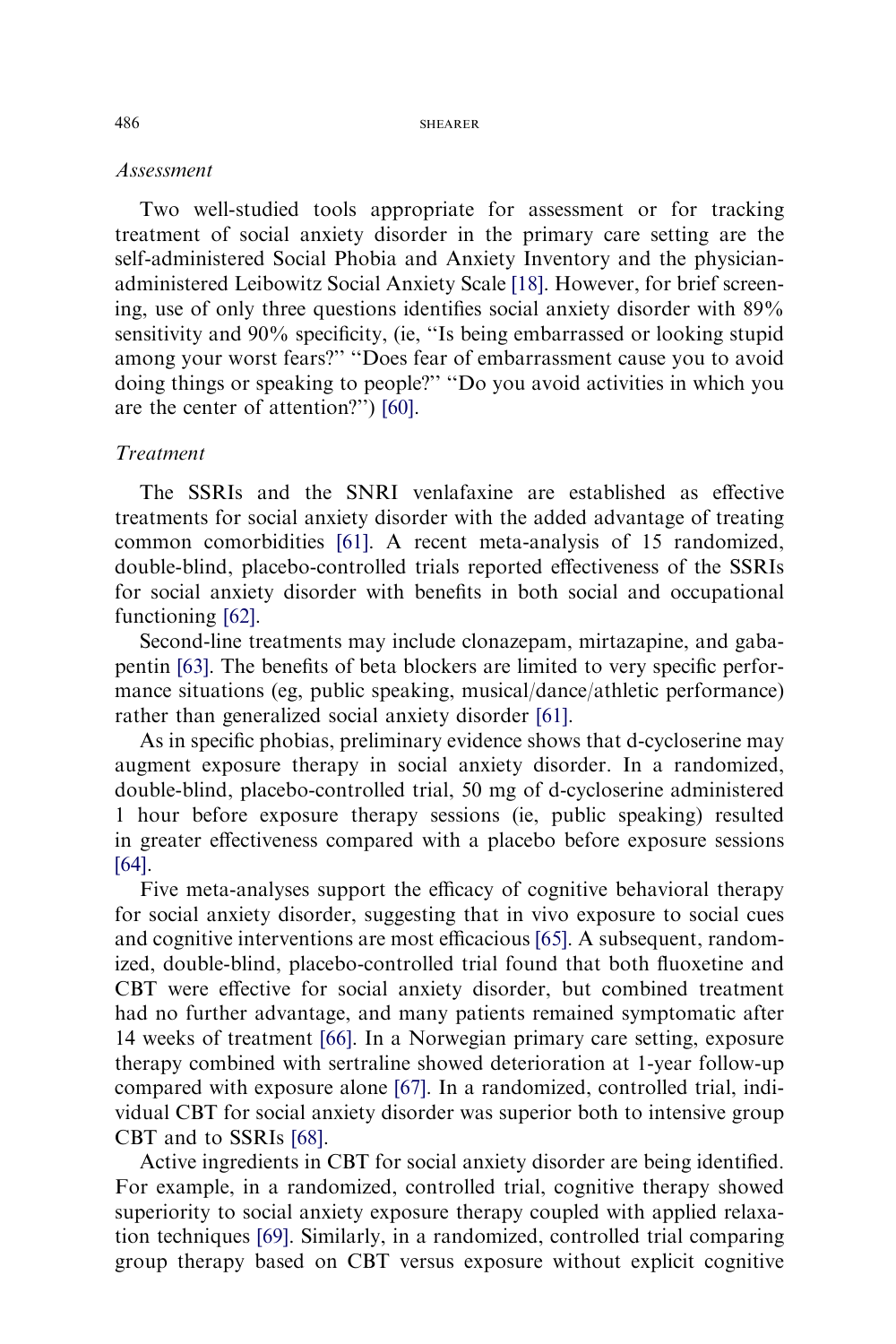intervention, only participants who received the cognitive component continued to improve after treatment ended with data suggesting that this was mediated by changes in the estimated ''social cost'' in anxious situations [\[70\]](#page-25-0). Given frequent comorbidity with depression, it is noteworthy that CBT's effect on social anxiety mediated 91% of the improvement in depression, but decreases in depression only accounted for 6% of the improvement in social anxiety [\[71\]](#page-25-0).

Patients' accessibility to CBT is a continuing concern. Initial data suggest that internet-delivered CBT supplemented with telephone support or exposure is effective for social anxiety disorder [\[72,73\].](#page-25-0)

## Social anxiety disorder: pearls

- When patients present shyness, apparent isolation, or interpersonal discomfort, screen for social anxiety disorder by asking about fears of embarrassment and related avoidance of social activities.
- Among patients with social anxiety disorder, watch for comorbid substance abuse (especially alcohol in men), depression, and other anxiety disorders.
- SSRIs and venlafaxine may be useful for social anxiety disorder; however, a more conservative approach would begin with self-help CBT readings [\[74\]](#page-25-0) and/or referral for specialist-delivered CBT [\[31\]](#page-23-0).

## Generalized anxiety disorder

# Prevalence

Reported 1-year and lifetime prevalence of GAD is 2.1% and 4.1% [\[75\].](#page-25-0) In an earlier study, 1-year prevalence for GAD was 1.5%; however, 3.6% presented with at least subthreshold syndromes of GAD [\[76\].](#page-25-0) Such subthreshold presentations are as seriously impairing as full GAD [\[77\]](#page-25-0) and are significantly related to elevated risk of subsequent psychopathology [\[78\]](#page-26-0). There is an 8% point prevalence of GAD in primary care settings, suggesting that this is the anxiety disorder most often seen by primary care physicians [\[79\]](#page-26-0).

# Etiology and perpetuation

Generalized anxiety disorder seems to be the product of biological and psychological vulnerabilities similar to those described for panic disorder and social anxiety disorder. Although GAD is moderately heritable, findings suggest that it is a nonspecific tendency to develop emotional disorders that is heritable rather than GAD specifically [\[1\]](#page-22-0).

For vulnerable individuals, worry becomes a self-perpetuating, self-reinforcing habit. Worry reduces subjective uncertainty, contributes to subjective vigilance and preparedness, usually dampens autonomic arousal, and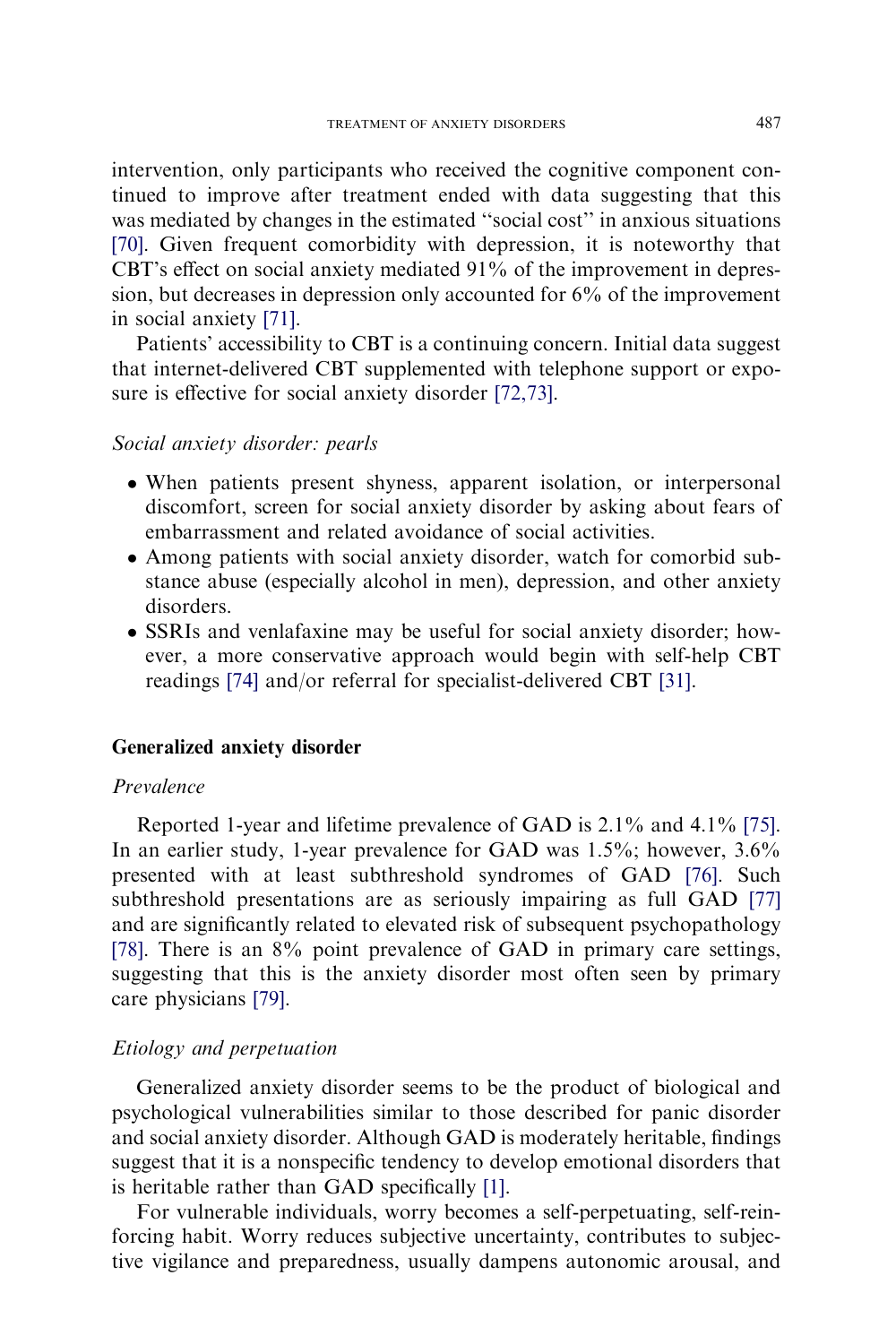fuels the belief that uncertain events and risk can be controlled [\[1\]](#page-22-0). Such relief, coupled with the nonoccurrence of low-probability feared events, provides salient reinforcement for the worry process. Repetitions tend to shape superstitious beliefs that worry is akin to problem solving that can somehow preempt bad things from happening. Worry functions as cognitive suppression and avoidance that becomes self-perpetuating and persistently distressing, in part, because it blocks other emotional processing [\[1\].](#page-22-0)

Patients with GAD tend to overvalue the worry process, but their worries also distress them. Thus, they often cycle between indulging their worries, while at other times trying to suppress their worries. Recent evidence suggests that efforts to suppress intrusive thoughts are not effective and actually tend to increase distress [\[80\]](#page-26-0). Thus, efforts to suppress worries may sometimes serve as a short-term solution but, over time, probably contribute to the vicious cycle of worry-proneness.

# Clinical presentation and impact

The current DSM-IV-TR characterization of GAD emphasizes excessive anxiety and worry about multiple foci of concern that occur more days than not for at least 6 months with significant disruption to daily life. In contrast to the tenth edition of the International Classification of Diseases (ICD-10), DSM-IV-TR emphasizes excessive worry and difficulty controlling worry. Accompanying symptoms include muscle tension, restlessness, irritability, difficulty concentrating, fatigue, or sleep disturbance. Because subthreshold presentations can be as impairing as full generalized anxiety disorder, the DSM-IV-TR diagnostic criteria (eg, 6-month duration, excessive worry) remain controversial [\[78,81\]](#page-26-0).

Many patients with generalized anxiety disorder readily report, ''I've been a worrier all my life.'' However, in one sample, 87% of primary care patients with GAD did not present with the complaint of anxiety or worry; most had nonspecific somatic complaints (eg, insomnia, head/muscle aches, fatigue, gastrointestinal symptoms) [\[82\].](#page-26-0)

Although there are many reports of GAD's high comorbidity with depression, other anxiety disorders (especially panic disorder and social anxiety disorder), and substance use disorders, there is also a high proportion of pure GAD in primary care that is significantly impairing, poorly recognized, and rarely treated appropriately [\[82\]](#page-26-0). GAD is associated strongly with alcohol, drug, and nicotine dependence [\[75\].](#page-25-0) GAD is the anxiety disorder linked to the highest frequency (35.6%) of self-medication with alcohol and drugs, which, in turn, was associated with greater comorbidity and suicidality [\[83\]](#page-26-0). Comorbidities notwithstanding, recent data support the concept of generalized anxiety disorder as an independent disorder with significant impairment and disability [\[75\]](#page-25-0).

Generalized anxiety disorder is associated with significant economic costs because of lost productivity and because of high use of medical resources.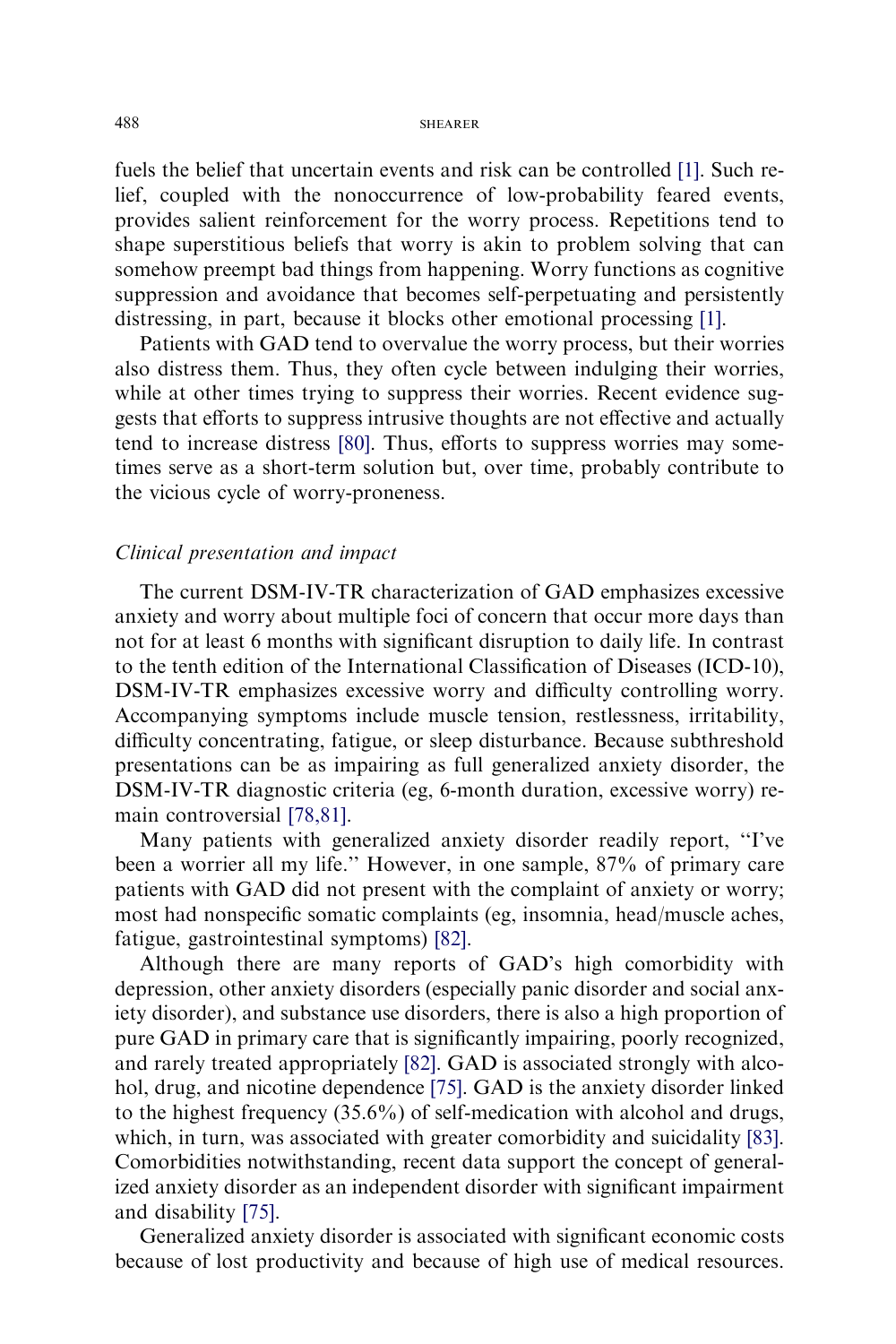GAD is associated also with significant personal costs reflected in role and quality of life impairment comparable to major depression [\[84\].](#page-26-0) Impairment and effects on quality of life are comparable in both pure GAD and GAD that is comorbid with other disorders [\[85,86\]](#page-26-0).

## Assessment

Pragmatic screening for generalized anxiety disorder in primary care should include queries about worry-proneness (eg, nearly daily, variable content); somatic symptoms of anxiety (eg, muscle tension, gastrointestinal distress, fatigue, restlessness); and impact on daily life (eg, insomnia, demoralization). The content of worries may indicate a different anxiety disorder such as panic disorder (ie, worry that arousal and related symptoms are dangerous), OCD (eg, fear of losing control, doubt or uncertainty, contamination or disease), or social anxiety disorder (eg, bungled performance, embarrassment).

For more thorough assessment or treatment tracking, options include the revised Generalized Anxiety Disorder Questionnaire, which conforms to the DSM-IV-TR criteria, and the Penn State Worry Questionnaire (PSWQ) [\[18\]](#page-23-0). Because worry is a common feature of all anxiety disorders, the PSWQ is not specific to GAD but is a well-established measure of worryproneness with norms for GAD [\[87\].](#page-26-0) A newer, seven-item scale (GAD-7) has shown reliability, validity, and adequate sensitivity (89%) and specificity (82%) in a primary care setting [\[88\].](#page-26-0)

# Treatment

The standard drug treatments for generalized anxiety disorder for many years were benzodiazepines and buspirone, both of which have established efficacy in GAD [\[89\]](#page-26-0). However, other reports question the deleterious effects of benzodiazepines (eg, driving, memory, sedation, tolerance, and possible dependence), possible adverse impact of as-needed use on CBT, and poor effectiveness for cognitive anxiety (ie, worry) as opposed to somatic anxiety [\[90\]](#page-26-0). Despite US Food and Drug Administration (FDA) approval for use with GAD, others conclude that buspirone is not well established as monotherapy and may be no more effective than placebo for most patients [\[90\].](#page-26-0)

Because of established efficacy for generalized anxiety disorder and comorbid anxiety and affective disorders, the SSRIs, particularly escitalopram, paroxetine, and sertraline, are now considered first-line drug treatments. Venlafaxine and duloxetine are alternatives [\[91,92\]](#page-26-0). Other alternatives include tricyclic antidepressants (especially imipramine) [\[93\]](#page-26-0) and possibly pregablin [\[94\]](#page-26-0). Despite practice guidelines established in 1998 that recommended SSRIs and venlafaxine for GAD, benzodiazepines remain the most common treatment [\[95\]](#page-26-0). There is no evidence that combined psychopharmacologic and psychological treatment is more effective than either treatment alone [\[26\]](#page-23-0).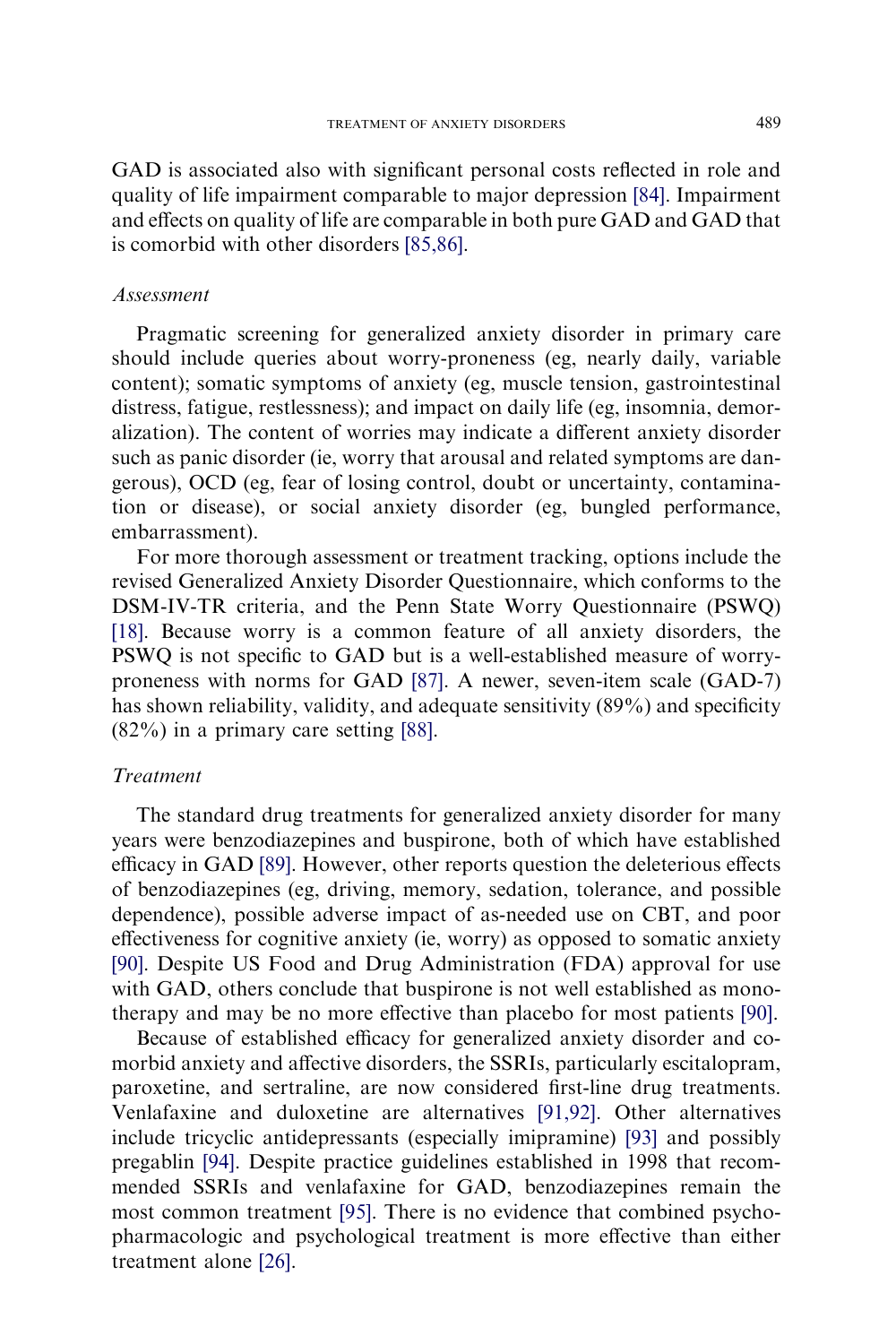A recent Cochrane Database Review reported that 13 studies showed the effectiveness of CBT for GAD compared with treatment as usual or waiting list control; however, when compared with supportive therapy, the efficacy of CBT was less clear [\[96\].](#page-26-0) A meta-analysis of studies comparing drug treatment and CBT for generalized anxiety disorder suggested no difference in efficacy but lower attrition rates for CBT [\[97\]](#page-26-0). A recent controlled trial of worry-based CBT showed effectiveness for GAD, with indications of continued improvement over the course of 2-year follow-up [\[98\]](#page-26-0).

Current CBT for generalized anxiety disorder typically includes a variety of components, (eg, education about worry, self-recording of worries, relaxation training, exposure to worries paired with coping strategies, designated worry periods, focus on mindful attention to present experience, worries as ''just thinking'' rather than valid risk assessment and management, and challenging the worrier's intolerance for uncertainty and rationalization of worry as adaptive safety-seeking) [\[99\]](#page-26-0).

Historically, relaxation training has been the hallmark of treatment for GAD, but there is no evidence that physiological activation actually decreases even when patients report benefit from this treatment [\[100\]](#page-27-0). Alternatively, recent interest has focused on the integration of mindfulness meditation with CBT for GAD to reframe worried thought content, to encourage a present-moment mindset that is contrary to worrying, and to offer an alternative to ineffective suppression. Initial findings suggest effectiveness of this approach for GAD [\[101\].](#page-27-0) Similarly, initial data support ''metacognitive'' approaches for GAD that address patients' reactivity to and efforts to control their own worried thoughts [\[102\].](#page-27-0) Other reports suggest that CBT for GAD also has significant impact on insomnia [\[103\]](#page-27-0) and comorbid conditions [\[104\]](#page-27-0) even if they are not specifically targeted.

# Generalized anxiety disorder: pearls

- The SSRIs, particularly escitalopram, paroxetine, and sertraline, and the SNRI venlafaxine, are now considered first-line treatments for both the cognitive and somatic manifestations of GAD. As with panic disorder, it is prudent to start at half the usual starting dose.
- CBT for GAD is at least as effective as drug treatment but seems to be associated with less attrition from treatment and more durable effects over time. Both drug treatment and CBT are helpful for insomnia and conditions commonly comorbid with GAD.
- Worry management skills [\[105\]](#page-27-0) and mindfulness meditation [\[106\]](#page-27-0) encourage greater tolerance for uncertainty, an alternative to ineffective suppression, a focus on the present moment rather than future-oriented worrying, and devaluation of the worry process as ''just thinking'' rather than effective risk management. Although some patients will benefit from physician-directed self-help, specialist-delivered treatment for GAD may be necessary [\[31\].](#page-23-0)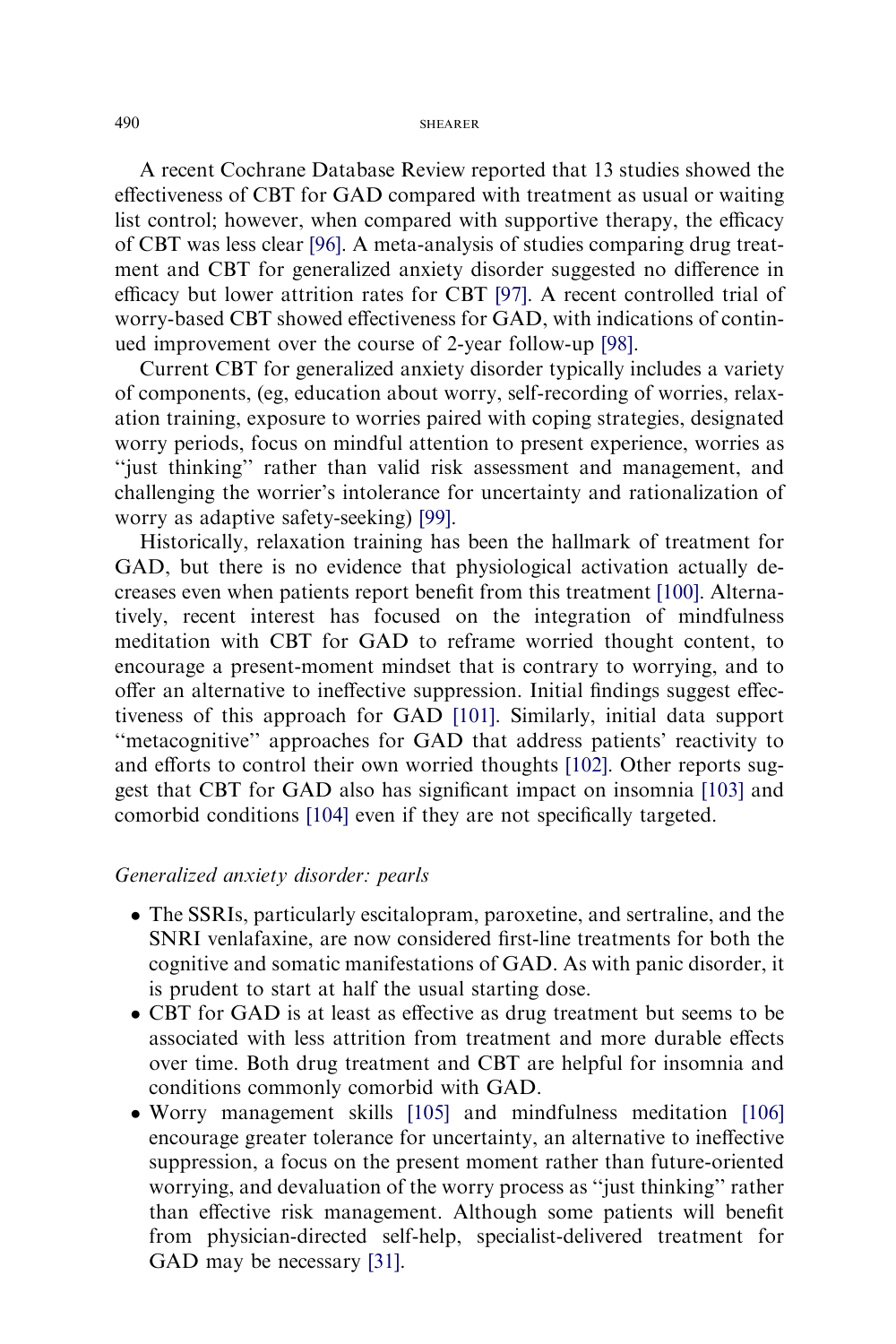#### Obsessive-compulsive disorder

## Prevalence

The prevalence of OCD is not well established, but lifetime prevalence in the general population usually is estimated at 2% [\[107\].](#page-27-0) Other data suggest lifetime prevalence as high as 3.5% for OCD and 8.7% for obsessivecompulsive symptoms short of criterion-based diagnosis [\[108\].](#page-27-0) A large scale study of a Kaiser Permanente database suggested 1-year OCD prevalence of 0.84% with higher prevalence among women than men but higher prevalence among boys than girls [\[109\].](#page-27-0) The heterogeneity of OCD and continuing controversy about diagnostic boundaries have complicated understanding of prevalence.

# Etiology and perpetuation

Obsessive–compulsive disorder aggregates in families with reported fourfold greater lifetime prevalence among primary relatives compared with controls [\[110\]](#page-27-0). Twin studies suggest that obsessive–compulsive symptoms in children are heritable, with genetic influences ranging from 45% to 65% [\[111\]](#page-27-0). Vulnerability to OCD seems to be greater when personal or family history is marked by excessive responsibility taking, rigid codes of conduct, equation of thought and action, perfectionism, cognitive inflexibility, or black-and-white perception that tends to be intolerant of uncertainty and ambiguity [\[1\]](#page-22-0).

Many findings suggest that OCD is underpinned by the prefrontal cortex–basal ganglia–thalamic circuitry and the serotonergic and dopaminergic systems [\[107\].](#page-27-0) There are many reports of distinctive imaging studies, deranged neurocircuitry, and abnormal sertononin and dopamine activity in OCD; however, effective treatment seems to correct such changes in many patients whether the treatment is biological or behavioral.

Because OCD can first appear in children after a group A beta-hemolytic streptococcal infection, there has been much interest in possible immune triggers in the onset or worsening of OCD [\[112\]](#page-27-0). The validity of pediatric autoimmune neuropsychiatric disorders and the significance of streptococcal infections in later onset and recurrent OCD both remain to be clarified.

During periods of stress, an individual who is genetically vulnerable to OCD may experience compelling intrusive thoughts (eg, possible loss of control, possible human immunodeficiency virus [HIV] contamination) that are hard to dismiss. When alarmed by these intrusions, the individual is very likely to increase efforts to neutralize such thoughts or to seek reassurance repetitively, both of which, over time, worsen anxiety and make the intrusions more salient. A cycle of escalating intrusions, hypervigilance, futile control of inherently uncontrollable thoughts, reactive panic, and powerfully reinforcing relief through neutralizing rituals becomes self-perpetuating [\[1\]](#page-22-0).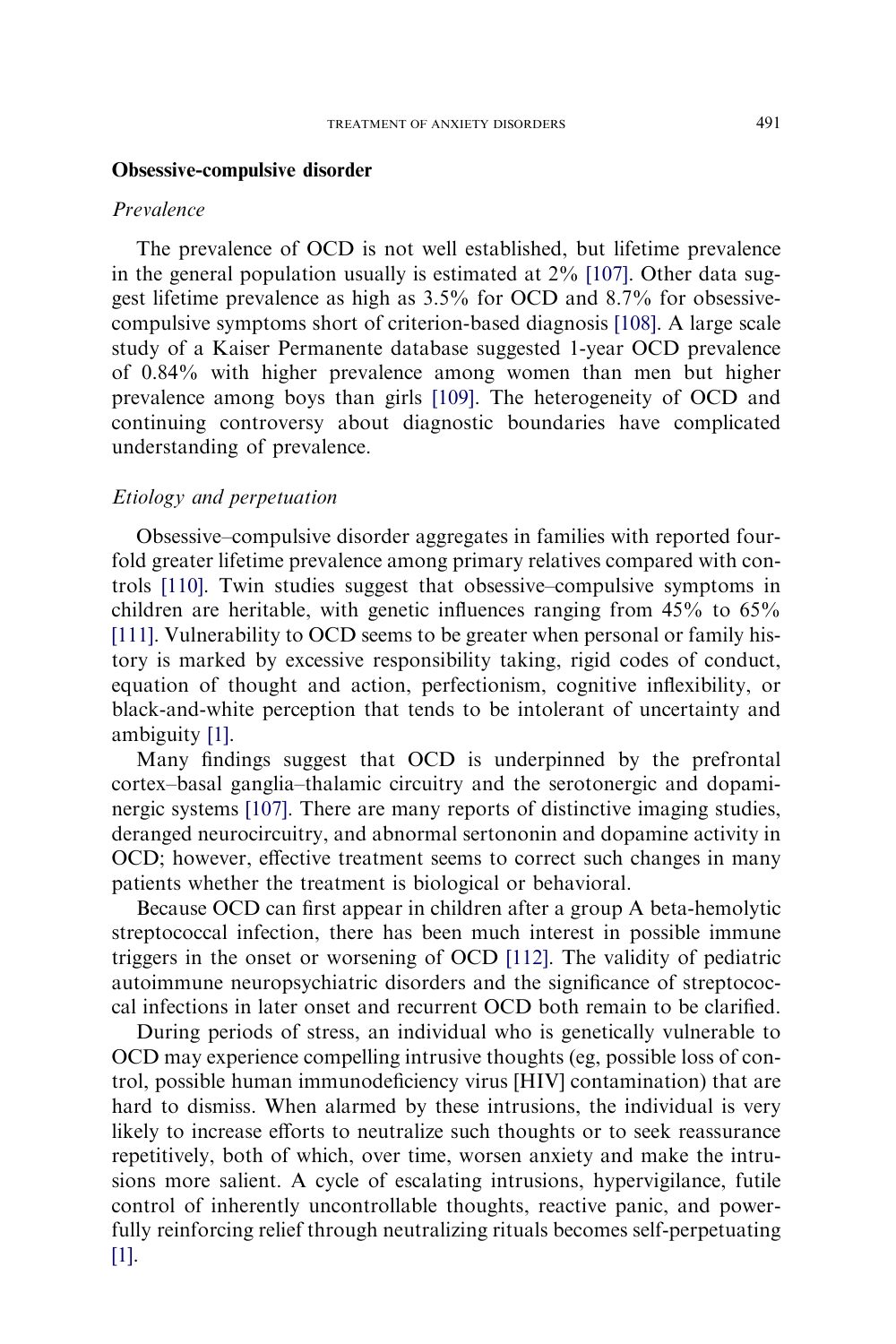#### Clinical presentation and impact

The DSM-IV-TR defines OCD as the presence of *either* (1) obsessions: anxiety-arousing thoughts or images (eg, ''What if I unwittingly harm my child with this bleach?'' ''What if I carelessly left appliances on that could start a fire?'' ''How can I be certain that this is not impending insanity?'') that are experienced as remarkably intrusive and inappropriate, or (2) compulsions: anxiety-relieving, repetitive behaviors (eg, hand washing, checking, reassurance seeking) or mental acts (eg, praying, covert words or images, counting) that aim to neutralize distress or ''prevent'' bad outcomes. Obsessional thoughts are much more compelling than worries about real-life problems, such as those noted in GAD. OCD is a remarkably heterogeneous disorder across individuals, within individuals, and across time. There are both common (eg, safety checking) and uncommon (eg, ''What if I run outside naked?'') presentations across a spectrum of insight from known irrationality to quasi-delusion.

Obsessive-compulsive disorder usually has gradual onset during childhood or adolescence and, without treatment, remains persistently disruptive. High health care use and low productivity are primary economic costs; diminished quality of life, functional impairment, and disruption of relationships are primary personal costs[\[107\].](#page-27-0) OCD has also been linked to other sources of diminished physical well being. For example, 35% of OCD patients had irritable bowel syndrome compared with only 2.5% of matched controls [\[113\]](#page-27-0).

The similar DSM-IV-TR terms, obsessive–compulsive disorder on Axis I and obsessive–compulsive personality disorder on Axis II, have confused many physicians. Obsessive–compulsive personality disorder (OCPD) is not marked by the usually distressing obsessions and compulsions of OCD; rather, OCPD is characterized by orderliness, control, rigidity, and perfectionism that the individual sees as virtues even at the cost of flexibility, efficiency, and relationships. Although OCD and OCPD are linked, a systematic review reported that neither is a necessary or sufficient component of the other; indeed, 75% of those with OCD do not have OCPD, and 80% of those with OCPD do not have OCD [\[114\].](#page-27-0)

Despite some overlap, popular terms for impulse-control disorders like compulsive shopping and compulsive gambling must be distinguished from the anxiety-relieving compulsions of OCD. The relationship between impulsivity and compulsivity is complex, but there are important differences such that treatment is usually dissimilar [\[115\].](#page-27-0)

Overlap between OCD and apparently related disorders, such as hoarding, trichotillomania, skin picking, Tourette's syndrome, body dysmorphic disorder, and hypochondriasis, is frequently observed but poorly understood. For example, unlike the DSM-IV-TR, some contend that hypochondriasis is a variant of OCD, whereas others report that, despite overlap, OCD and hypochondriasis are separable and valid diagnoses [\[116\].](#page-27-0) Although hoarding can function as an anxiety-relieving compulsion in OCD, hoarding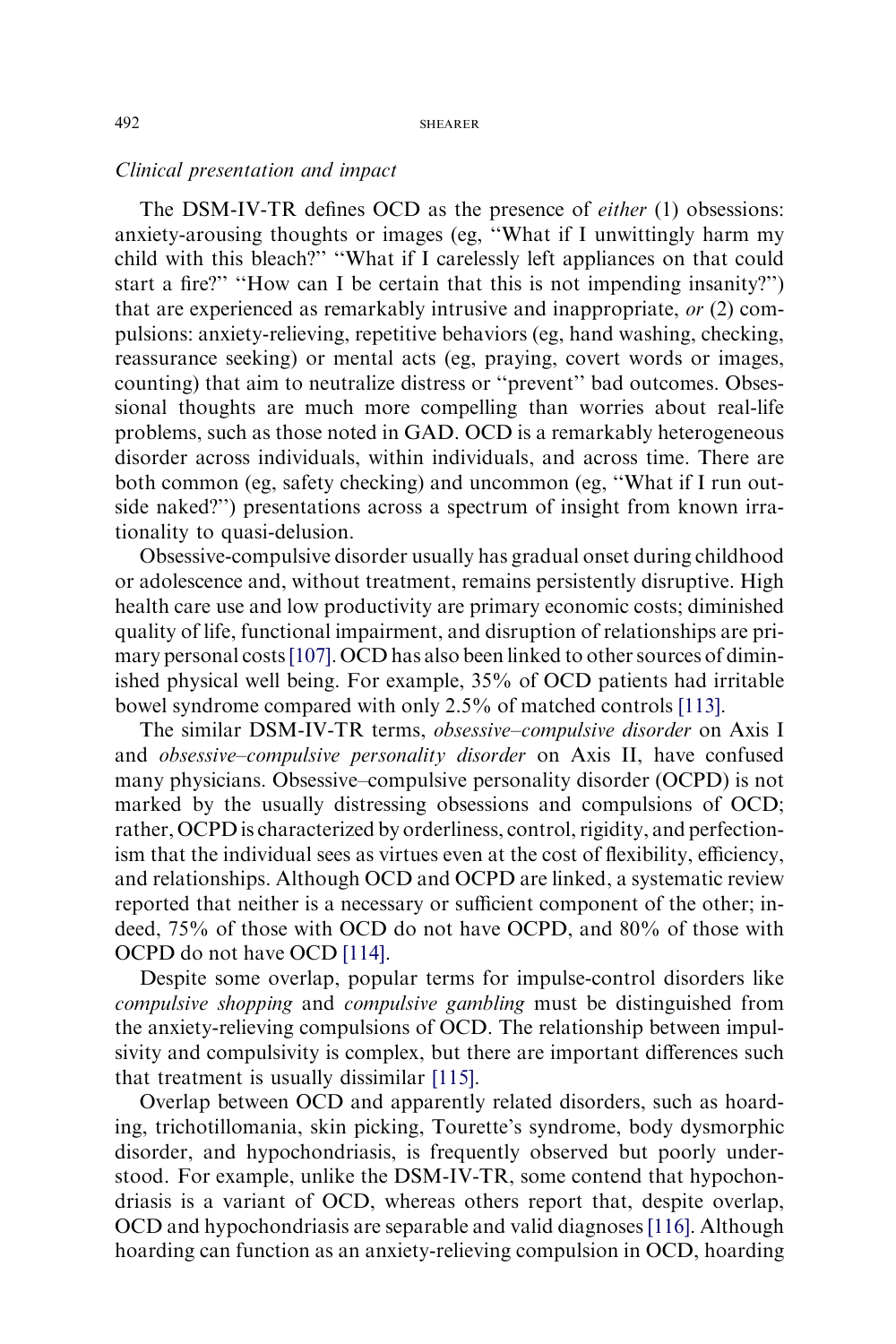in the absence of other OCD symptoms is marked by significantly less distress and poorer response to treatment and seems to be a clinically distinct syndrome [\[117\]](#page-27-0). Because OCD overlaps with so many other similar disorders, some have proposed an obsessive–compulsive spectrum of disorders, but this remains controversial [\[118\].](#page-27-0) The question remains whether OCD will be removed from the anxiety disorders section of DSM-V in favor of a new grouping of spectrum disorders with obsessive–compulsive features [\[119\]](#page-27-0).

In addition to such overlapping disorders, OCD is frequently comorbid with other psychiatric disorders. In one large sample of children and adults, three of four with OCD had comorbid psychiatric disorders [\[109\]](#page-27-0). Depression, bipolar disorder, and other anxiety disorders are the most commonly reported comorbidities. Sex differences also have been reported: Mood disorders, anxiety disorders, eating disorders, and skin picking were more prevalent in women or girls with OCD, whereas tics, Tourette's syndrome, and alcohol dependence were more prevalent in men or boys with OCD [\[120\]](#page-27-0).

Although postpartum depression has been well publicized, postpartum-onset OCD is also common. In one sample, the incidence of postpartum OCD was 4% 6 weeks postnatally [\[121\]](#page-27-0). Given the helplessness of a newborn, the most reprehensible and frightening obsession for a new mother is that she might unwittingly harm her infant. Such obsessions are common in new mothers and, in the absence of a history of aggressive, impulsive, or psychotic behavior, can be ameliorated by appropriate education and reassurance [\[122\].](#page-27-0)

## Assessment

Obsessive–compulsive disorder should be considered when patients present unrelenting reassurance seeking, frightening intrusive thoughts, persistent and marked concern about HIV/cancer/contamination, or repetitive behaviors, including repetitive avoidance. The standard assessment instrument for OCD is the Yale-Brown Obsessive Compulsive Scale (Y-BOCS) [\[18\]](#page-23-0). A physician-administered form is available online [\[123\]](#page-28-0).

## Treatment

First-line pharmacotherapy for OCD consists of those drugs with potent serotonergic actions (ie, SSRIs and, secondarily because of side effects, clomipramine) [\[124\].](#page-28-0) Direct comparisons with SSRIs suggest that the SNRI, venlafaxine, may be a viable alternative, but double-blind, placebo-controlled trials are lacking [\[125\]](#page-28-0). OCD often requires higher eventual SSRI dosing (two to four times the standard doses) and longer treatment (more than 1 to 2 years) compared with other anxiety disorders [\[107\]](#page-27-0). SSRIs also may be useful in some cases of other obsessive–compulsive spectrum disorders such as hypochondriasis and body dysmorphic disorder [\[126\]](#page-28-0).

The treatment effect for OCD is usually gradual and partial, and many patients do not respond adequately to first-line treatment [\[127\]](#page-28-0). If OCD remains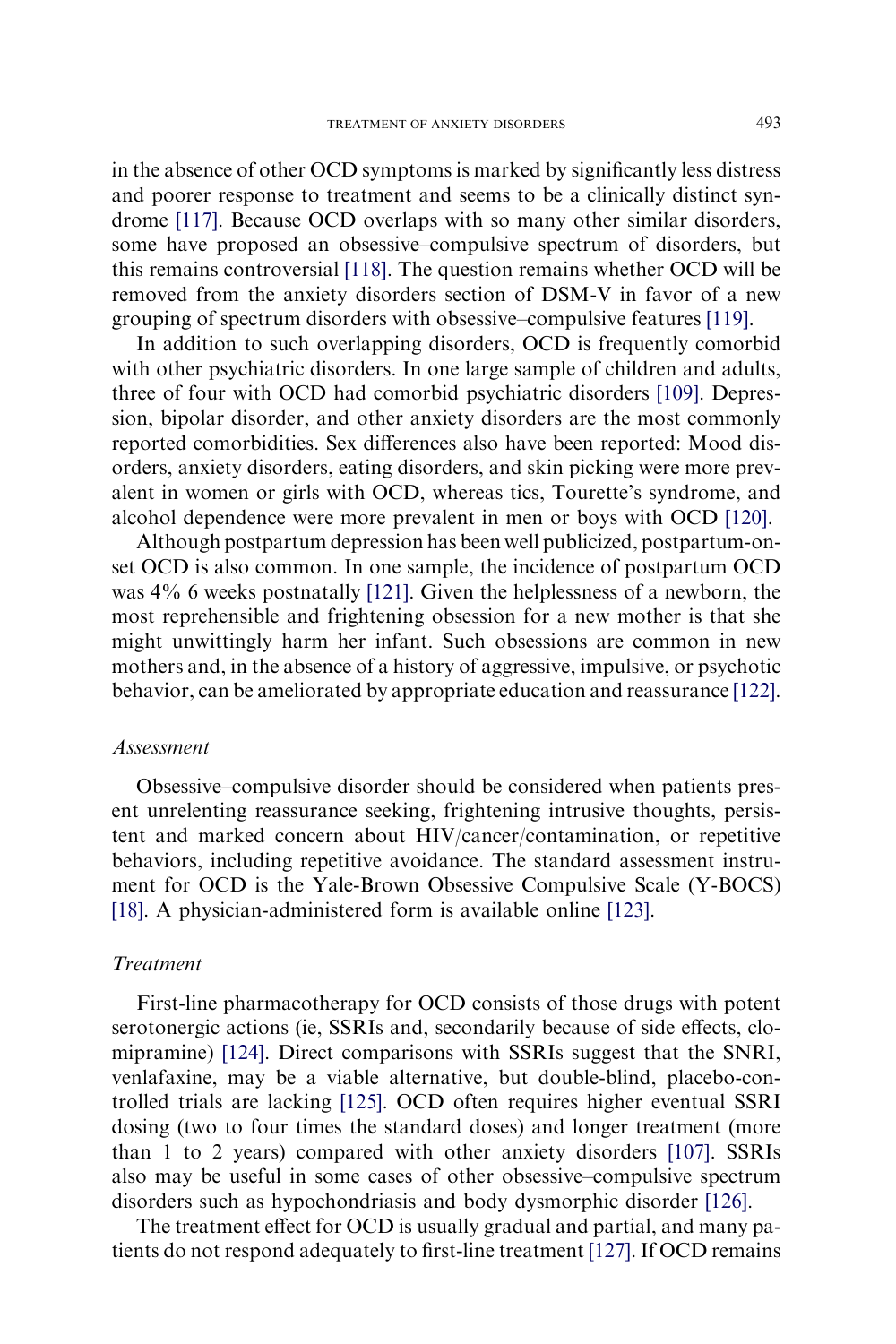refractory after at least 3 months of maximal-tolerated SSRI dose administration, there is evidence to support augmentation with antipsychotic medications, especially risperidone; however, only about one third of this group responds, particularly those with comorbid tic disorders [\[128\].](#page-28-0) A recent Cochrane's Database Review reports that antipsychotic augmentation can benefit refractory OCD but questions the efficacy of augmentation over the longer term and the value of medication augmentation compared with other strategies (eg, switching medication, adding psychotherapy) [\[129\].](#page-28-0) Some cases of very refractory and seriously impairing OCD may also respond to neurosurgical procedures, brain stimulation techniques, or electroconvulsive treatment [\[130\]](#page-28-0).

Findings from several meta-analyses suggest that cognitive–behavioral treatment is at least as effective as medication for OCD [\[107\]](#page-27-0). CBT usually begins with challenging the beliefs that underpin OCD (eg, errant assumptions about safety, futile certainty seeking, thought–action fusion, compulsions momentarily relieve anxiety but only perpetuate OCD). Such cognitive work is usually preparation for eventual ''exposure and response prevention'' (ERP), (ie, creative exposure to anxiety-arousing obsessive thoughts coupled with delay or blocking of anxiety-relieving compulsions). There are reports of greater effectiveness of cognitive interventions [\[131\]](#page-28-0) and other reports that cognitive intervention adds little to ERP [\[132\].](#page-28-0) One review notes that ERP is the most effective treatment currently available (ie, 50% to 60% recovered); however, when the asymptomatic criterion is used as the index of outcome, ERP and cognitive therapy have low and equivalent recovery rates (approximately 25%) [\[133\].](#page-28-0) There is some evidence that CBT may be helpful for obsessive–compulsive spectrum disorders such as hypochondriasis and body dysmorphic disorder [\[134\]](#page-28-0).

Because both drug treatment alone and CBT alone are significantly effective for only about half of OCD sufferers, there has been much interest in combined treatments but little indication that combined treatment is superior [\[135\]](#page-28-0). One recent trial comparing both treatments and their combination reported that CBT had a more specific anti-obsessional effect than medication, but CBT plus medication showed the greatest improvement in mood [\[136\]](#page-28-0). In contrast, another study reported that at 5-year follow-up, both individual and combined treatments were equally effective [\[137\].](#page-28-0)

Given the limited availability of OCD specialists in many communities, self-help efforts with limited professional direction may also be helpful as initial intervention in stepped care [\[138\].](#page-28-0) Increasing OCD sufferers' willingness to seek anxiety-arousing obsessions [\[139\]](#page-28-0) and addressing the overly accommodating or overly antagonistic responses of family members [\[140\]](#page-28-0) may be integral to supporting self-help efforts.

## Obsessive-compulsive disorder: pearls

• Contrary to common stereotypes of cleaning and checking, OCD is characterized by much more variability in presentation and phenomenology.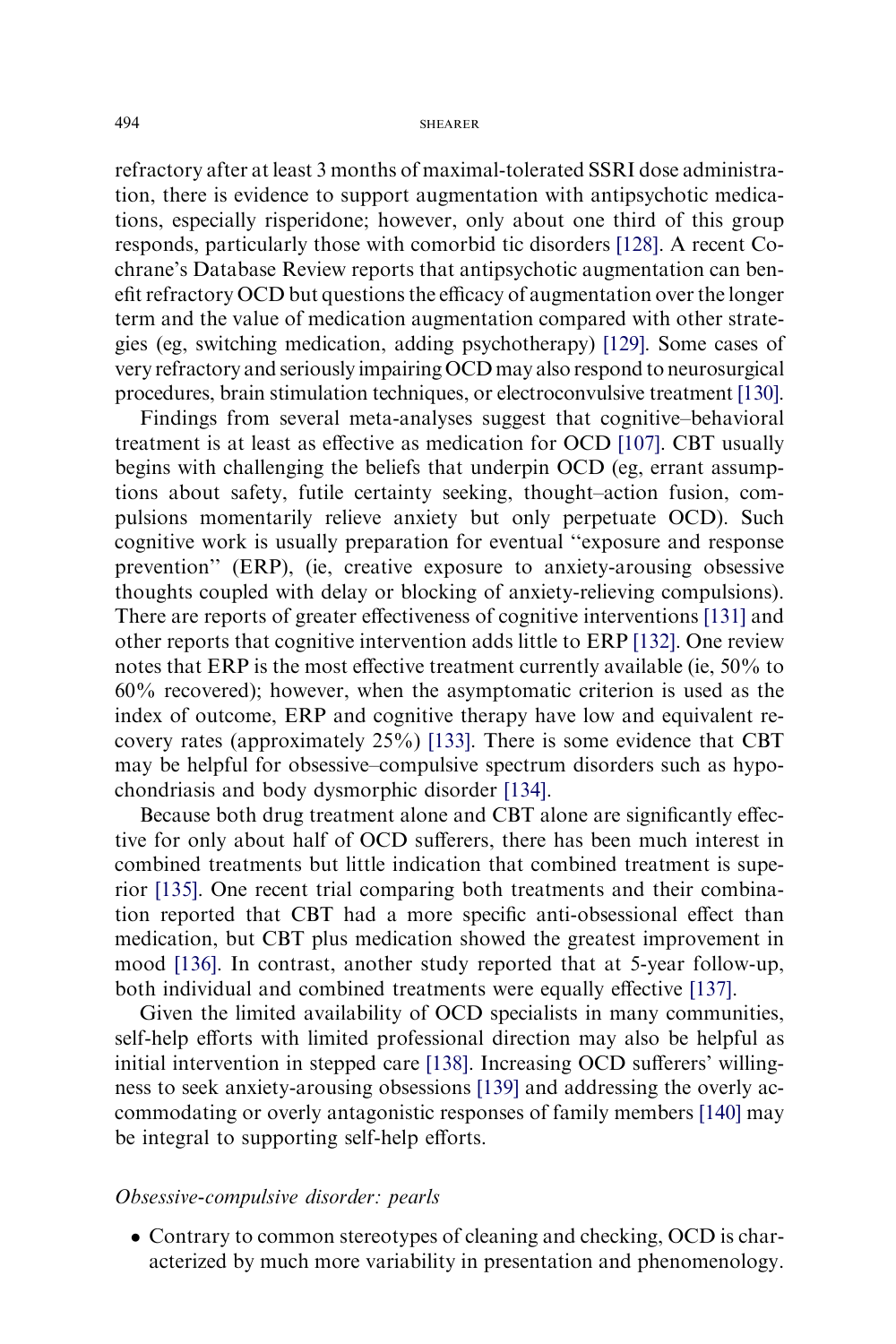Consider OCD when patients present unrelenting reassurance seeking, frightening intrusive thoughts, persistent and marked concern about HIV/cancer/germs/toxins, or repetitive behaviors, including repetitive avoidance.

- The SSRIs are first-line drug treatment for OCD. Clomipramine and venlafaxine may be alternatives. Compared with SSRI indications for other disorders, drug treatment for OCD will likely require higher doses, longer duration of treatment, and multiple drug trials; yet, only about half of treated patients will improve significantly.
- Cognitive–behavioral treatment that encourages willing exposure to anxiety-arousing obsessions and willing disruption of anxiety-relieving compulsions is at least as effective as drug treatment for OCD. Physicians may direct OCD sufferers to appropriate self-help resources [\[141\]](#page-28-0) or specialist referrals [\[31,34\]](#page-23-0) consistent with the CBT approach.

## Caution about evidence-based treatments

Psychopharmacologic agents and cognitive–behavioral interventions have earned the status of evidence-based treatments for anxiety disorders. However, a few cautionary notes are indicated.

Regarding drug trials, the placebo response rate for anxiety disorders regularly exceeds 30%; yet, a minority of antidepressant trials shows statistical superiority when compared with such a high placebo response rate [\[142\].](#page-28-0) Hence, negative or nonsignificant trials are not rare but rarely are published given the current climate of research sponsorship. Noncompleters often are deleted such that trials for anxiety disorders may be based on as little as one third of the original sample [\[143\]](#page-28-0).

In a climate of competitive pressure for market share among drug manufacturers, statistically significant results may have more modest clinical significance. For example, duloxetine recently received an FDA-approved indication for generalized anxiety disorder [\[144\].](#page-28-0) Patients assigned randomly to either 60 mg or 120 mg once daily experienced an average 46% improvement in anxiety symptoms compared with 32% for those who took placebo. Psychic anxiety symptoms improved significantly compared with placebo, but somatic anxiety failed to separate from placebo. As has been true with other agents, there was both a modest treatment effect and a significant placebo effect. Although the measured drug response of some individuals is robust, grouped data suggest that an impressive evidence base should be tempered by humility about the efficacy of current drug treatments. Direct-to-consumer advertising may lead to unrealistic expectations about remission rates, recovery, and the burden of adverse effects associated with drug treatment.

Participants for drug and CBT studies are so carefully screened that they are not typical of the real-world comorbidities familiar to primary care physicians [\[143\]](#page-28-0). Treatment in outcome studies is brief, usually without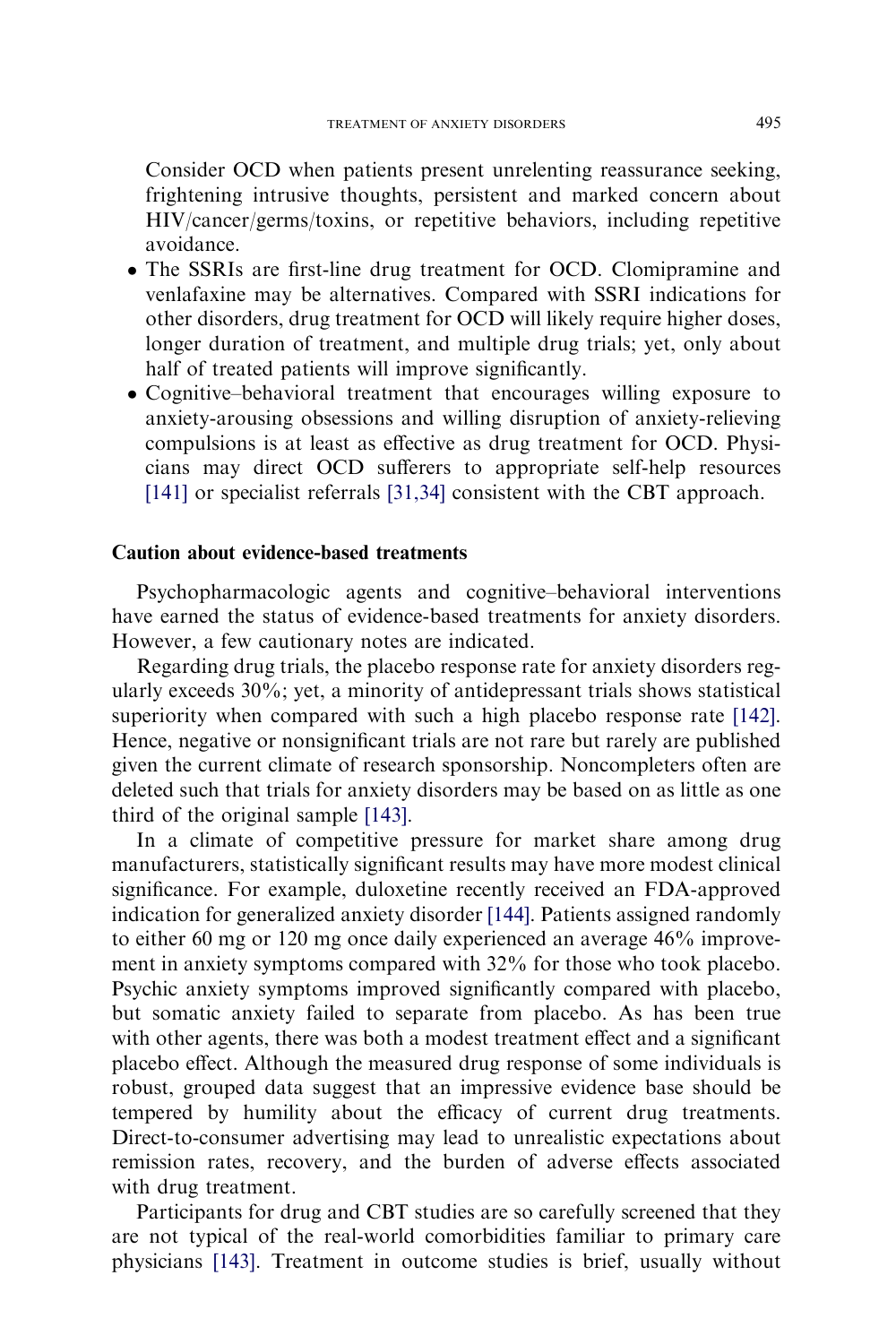long-term follow-up; yet, anxiety disorders typically are chronic or recurrent disorders that are stress sensitive and have a fluctuating course. In one large meta-analysis, 36% of those who completed evidence-based treatment reentered treatment within 18 months [\[143\].](#page-28-0) Successful treatment of anxiety disorders usually requires longer treatment times, recurrent treatment, and a more individualized approach than is characteristic of published trials.

Cognitive–behavioral treatment is so well established primarily because it lends itself to the manualized treatment desirable for clinical trials. On rare occasions when non-CBT approaches are standardized and scrutinized, similar efficacy has been noted [\[145\]](#page-29-0). Fundamental questions have been raised about whether CBT's ostensible components are, in fact, the active ingredients [\[146\].](#page-29-0) Specific CBT techniques, even exposure methods, are probably less important than the relationship in which they are embedded; different clinicians get different results using the same CBT techniques [\[1,147\]](#page-22-0). The relationship with the physician prescriber may be just as critical to patients' tolerance of adverse effects, perseverance with medication, eventual medication response and willingness to pursue other forms of treatment [\[24,25\]](#page-23-0).

Because many patients or rural areas have limited access to CBT-oriented treatment by an anxiety specialist, self-help efforts deserve consideration, perhaps coupled with some physician direction or telephone or online support. Such approaches have shown improved symptoms and psychological well being for panic disorder and phobias [\[148\].](#page-29-0)

Various alternative therapies for anxiety disorders have been advocated with widely varying evidence and safety. For example, kava extract was once commonly recommended for anxiety until extended use was linked to potential liver damage [\[149\]](#page-29-0). A systematic review suggested best evidence of effectiveness for exercise (GAD), relaxation training (GAD, panic disorder, dental phobia, test anxiety), and bibliotherapy (specific phobias); more limited evidence supported effectiveness for acupuncture, music, autogenic training and meditation (GAD), inositol (panic disorder, OCD), and for alcohol avoidance by people with alcohol-use disorders to reduce a range of anxiety disorders [\[45\].](#page-24-0) More recent reports suggest antipanic effectiveness of aerobic exercise [\[150\]](#page-29-0) and lifestyle modification [\[151\].](#page-29-0) A rigorous review suggested that anxiety reduction was the largest effect of ongoing massage therapy, yielding an effect size comparable to a course of psychotherapy [\[152\].](#page-29-0) In a national sample, 57% of individuals with panic attacks reported using alternative treatment methods, and most reported that conventional and complementary methods were similarly helpful [\[153\]](#page-29-0).

## Summary

Anxiety disorders usually are chronic or recurrent disorders characterized by stress sensitivity and a fluctuating course. Both psychopharmacologic and cognitive-behavioral approaches are well established, evidence-based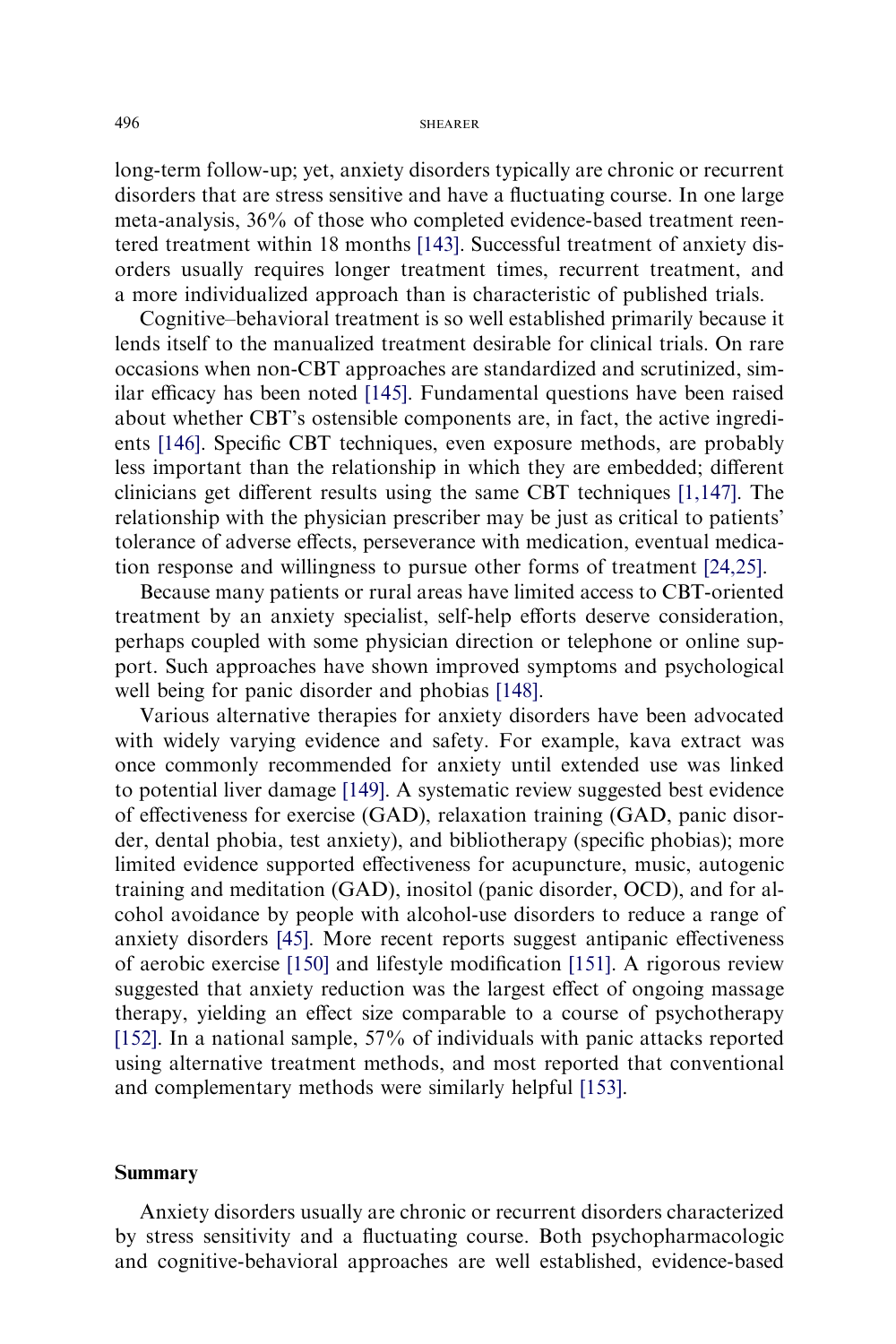<span id="page-22-0"></span>treatments for panic disorder, social anxiety disorder, generalized anxiety disorder, and OCD. Exposure-based behavioral treatment is well established as evidence-based treatment for specific phobias.

Despite impressive evidence of treatment effectiveness, there are many indications that primary care patients with anxiety disorders are not well identified and treated. Among the top two reasons given by primary care patients for their not receiving both pharmacotherapy and psychotherapy was that the patient did not ''believe in'' that form of treatment for emotional problems; however, ''my doctor didn't recommend it'' was also a highly patient-rated reason for no treatment [9]. Such data highlight the importance of effective patient education about anxiety disorders and the range of treatment options.

In one review, only 25% of primary care patients with anxiety disorders received adequate medication trials, and fewer than 10% had received specialist counseling with elements of CBT [\[154\].](#page-29-0) Primary care physician–delivered, guided self-help [\[155\]](#page-29-0) and specialist-delivered CBT [\[156\]](#page-29-0) may be helpful alternatives or additions to drug treatment of anxiety disorders. Primary care physicians can make a significant impact on patients' lives by identifying and educating about anxiety disorders, directing patients to appropriate self-help resources, choosing evidence-based drug treatment when indicated, and making referrals for specialist care.

# References

- [1] Barlow DH. Anxiety and its disorders: the nature and treatment of anxiety and panic. 2nd edition. New York: Guilford Press; 2002.
- [2] Kessler RC, Berglund P, Demler O, et al. Lifetime prevalence and age-of-onset distributions of DSM-IV disorders in the National Comorbidity Survey Replication. Arch Gen Psychiatry 2005;62(6):593–602.
- [3] Sareen J, Jacobi F, Cox BJ, et al. Disability and poor quality of life associated with comorbid anxiety disorders and physical conditions. Arch Intern Med 2006;166(19):2109–16.
- [4] Greenberg PE, Sisitsky T, Kessler RC, et al. The economic burden of anxiety disorders in the 1990s. J Clin Psychiatry 1999;60:427–35.
- [5] Simon G, Ormel J, VonKorff M, et al. Health care costs associated with depressive and anxiety disorders in primary care. Am J Psychiatry 1995;152(3):352–7.
- [6] Toft T, Fink P, Oernboel E, et al. Mental disorders in primary care: prevalence and co-morbidity among disorders. Results from the Functional Illness in Primary Care (FIP) study. Psychol Med 2005;35:1175–84.
- [7] Demertzis KH, Craske MG. Anxiety in primary care. Curr Psychiatry Rep 2006;8:291–7.
- [8] Katerndahl D, Ferrer RL. Knowledge about recommended treatment and management of major depressive disorder, panic disorder, and generalized anxiety disorder among family physicians. Prim Care Companion J Clin Psychiatry 2004;6:147–51.
- [9] Weisberg RB, Dyck I, Culpepper L, et al. Psychiatric treatment in primary care patients with anxiety disorders: a comparison of care received from primary care providers and psychiatrists. Am J Psychiatry 2007;164:276–82.
- [10] Kessler RC, Chiu WT, Jin R, et al. The epidemiology of panic attacks, panic disorder, and agoraphobia in the National Comorbidity Survey Replication. Arch Gen Psychiatry 2006; 63:415–24.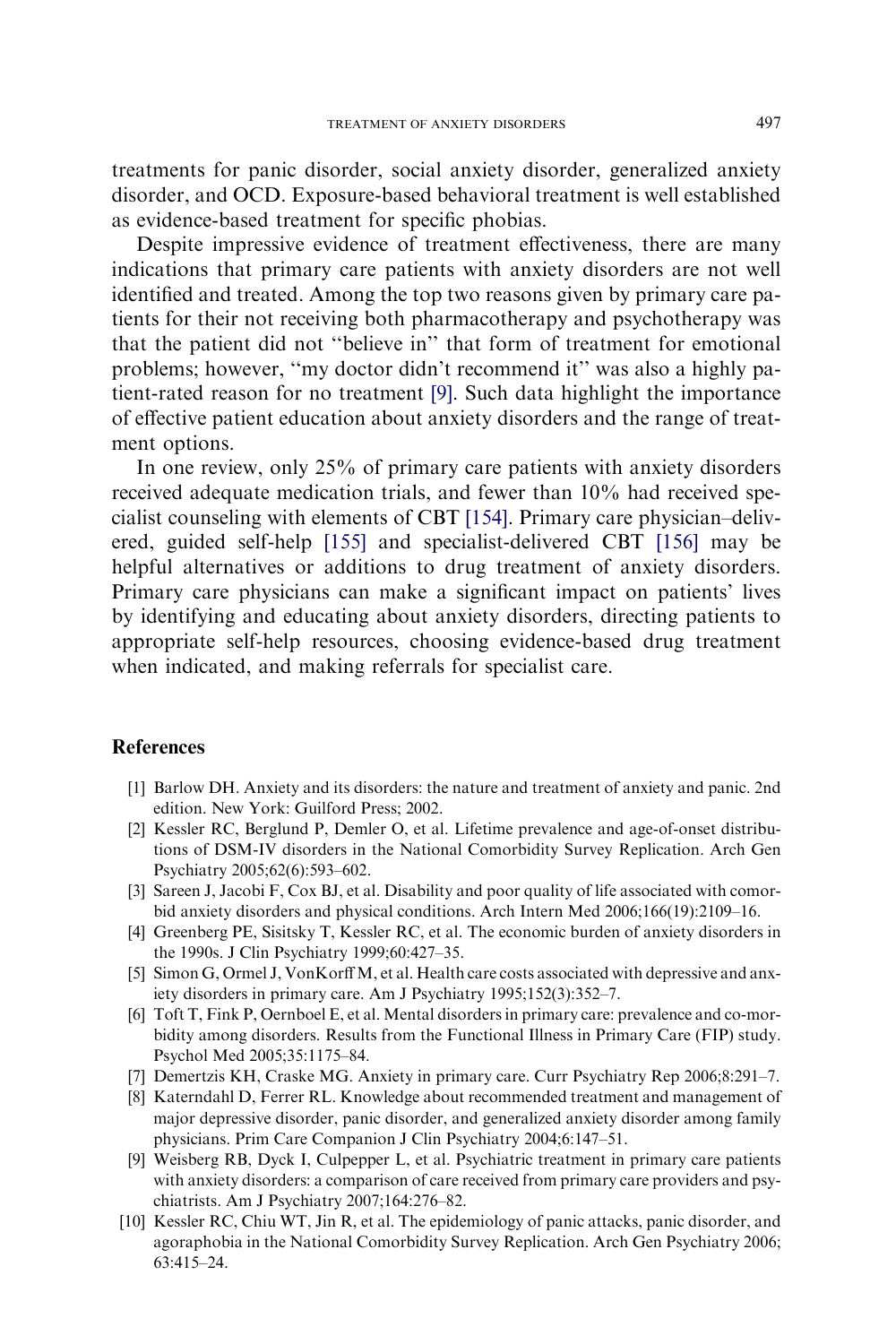- <span id="page-23-0"></span>[11] Grant BF, Hasin DS, Stinson FS, et al. The epidemiology of DSM-IV panic disorder and agoraphobia in the United States: results from the National Epidemiologic Survey on Alcohol and Related Conditions. J Clin Psychiatry 2006;67:363–74.
- [12] Bienvenu OJ, Onyike CU, Stein MB, et al. Agoraphobia in adults: incidence and longitudinal relationship with panic. Br J Psychiatry 2006;188:432–8.
- [13] Craske MG, Tsao JC. Assessment and treatment of nocturnal panic attacks. Sleep Med Rev 2005;9:173–84.
- [14] Overbeek T, Schruers K. Cognitive behavioural therapy reduces nocturnal panic in people with panic disorder. Evid Based Ment Health 2006;9:13.
- [15] Rubio G, Lopez-Ibor JJ Jr. What can be learnt from the natural history of anxiety disorders? Eur Psychiatry 2007;22(2):80–6.
- [16] Pollack MH, Allgulander C, Bandelow B, et al. WCA recommendations for the long-term treatment of panic disorder. CNS Spectr 2003;8(Suppl 1):17–30.
- [17] Means-Christensen AJ, Sherbourne CD, Roy-Byrne PP, et al. Using five questions to screen for five common mental disorders in primary care: diagnostic accuracy of the Anxiety and Depression Detector. Gen Hosp Psychiatry 2006;28:108–18.
- [18] Antony MM, Orsillo SM, Roemer L. Practitioner's guide to empirically based measures of anxiety. New York: Kluwer Academic/Plenum Publishers; 2001.
- [19] Gomez-Caminero A, Blumentals WA, Russo LJ, et al. Does panic disorder increase the risk of coronary heart disease? A cohort study of a national managed care database. Psychosom Med 2005;67:688–91.
- [20] Roy-Byrne PP, Craske MG, Stein MB. Panic disorder. Lancet 2006;368:1023–32.
- [21] Bradwejn J, Ahokas A, Stein DJ, et al. Venlafaxine extended-release capsules in panic disorder: flexible-dose, double-blind, placebo-controlled study. Br J Psychiatry 2005;187: 352–9.
- [22] Bruce SE, Vasile RG, Goisman RM, et al. Are benzodiazepines still the medication of choice for patients with panic disorder with or without agoraphobia? Am J Psychiatry 2003;160:1432–8.
- [23] Fava GA, Bernardi M, Tomba E, et al. Effects of gradual discontinuation of selective serotonin reuptake inhibitors in panic disorder with agoraphobia. Int J Neuropsychopharmacol 2007, in press.
- [24] Marcus SM, Gorman J, Shear MK, et al. A comparison of medication side effect reports by panic disorder patients with and without concomitant cognitive behavior therapy. Am J Psychiatry 2007;164:273–5.
- [25] Gorman JM, Martinez JM, Goetz R, et al. The effect of pharmacotherapist characteristics on treatment outcome in panic disorder. Depress Anxiety 2003;17:88–93.
- [26] Black DW. Efficacy of combined pharmacotherapy and psychotherapy versus monotherapy in the treatment of anxiety disorders. CNS Spectr 2006;11(10 Suppl 12):29–33.
- [27] Furukawa T, Watanabe N, Churchill R. Combined psychotherapy plus antidepressants for panic disorder with or without agoraphobia. Cochrane Database Syst Rev 2007;1: CD004364.
- [28] Rayburn NR, Otto MW. Cognitive-behavioral therapy for panic disorder: a review of treatment elements, strategies, and outcomes. CNS Spectr 2003;8:356–62.
- [29] Wilson R. Facing panic: self-help for people with panic attacks. Silver Spring (MD): Anxiety Disorders Association of America; 2003.
- [30] Carlbring P, Bohman S, Brunt S, et al. Remote treatment of panic disorder: a randomized trial of internet-based cognitive behavior therapy supplemented with telephone calls. Am J Psychiatry 2006;163:2119–25.
- [31] Anxiety Disorders Association of America. Available at: [www.adaa.org](http://www.adaa.org). Accessed July 9, 2007.
- [32] Association for Behavioral and Cognitive Therapies. Available at: [www.aabt.org](http://www.aabt.org). Accessed July 9, 2007.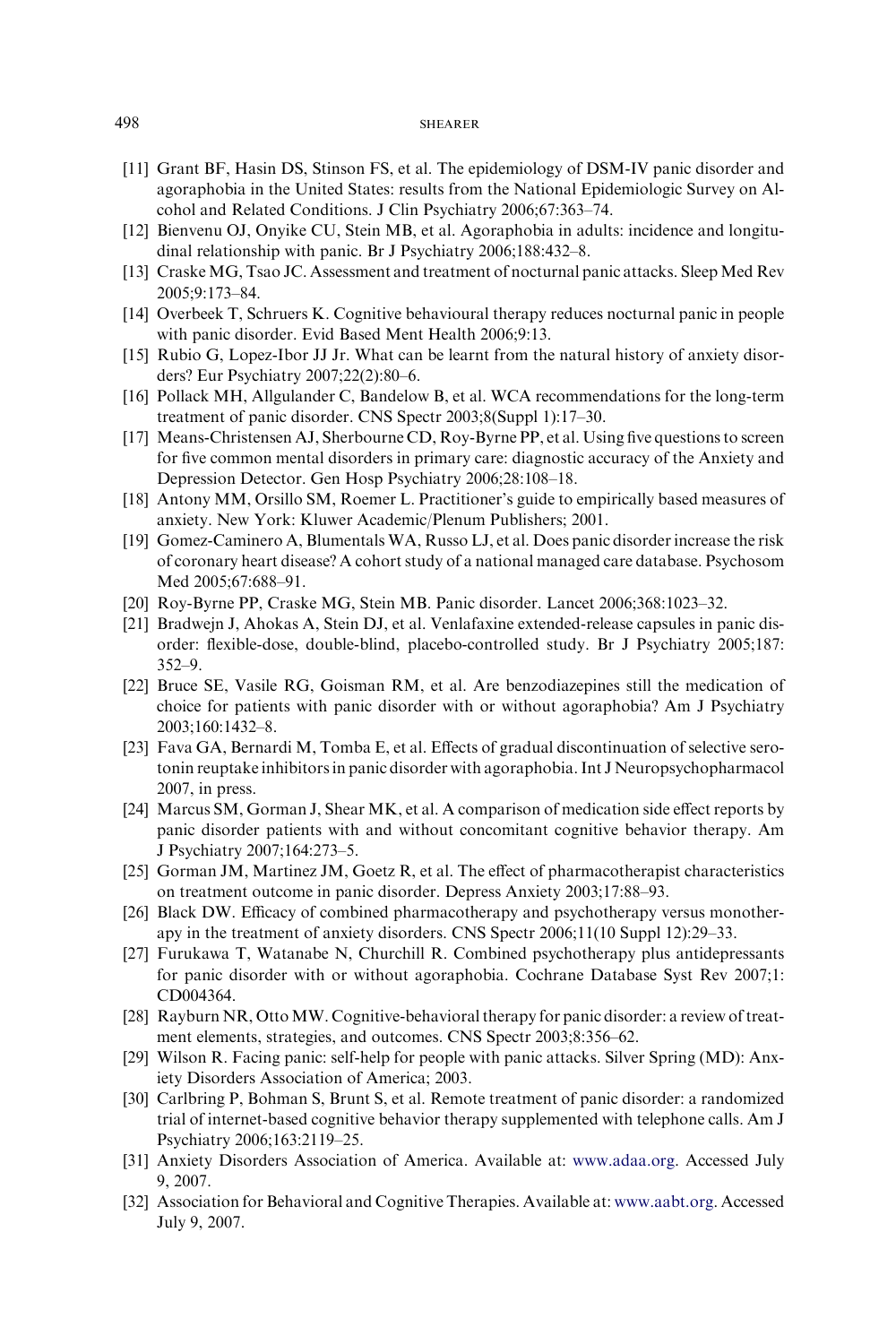- <span id="page-24-0"></span>[33] National Association of Cognitive-Behavioral Therapists. Available at: [www.nacbt.org](http://www.nacbt.org). Accessed July 9, 2007.
- [34] Obsessive-Compulsive Foundation. Available at: [www.ocfoundation.org.](http://www.ocfoundation.org) Accessed July 9, 2007.
- [35] Muris P, Merckelbach H. How serious are common childhood fears? II. The parent's point of view. Behav Res Ther 2000;38:813–8.
- [36] Kendler KS, Myers J, Prescott CA. The etiology of phobias: an evaluation of the stressdiathesis model. Arch Gen Psychiatry 2002;59:242–8.
- [37] Mollema ED, Snoek FJ, Ader HJ, et al. Insulin-treated diabetes patients with fear of selfinjecting or fear of self-testing: psychological comorbidity and general well-being. J Psychosom Res 2001;51:665–72.
- [38] Ressler KJ, Rothbaum BO, Tannenbaum L, et al. Cognitive enhancers as adjuncts to psychotherapy: use of D-cycloserine in phobic individuals to facilitate extinction of fear. Arch Gen Psychiatry 2004;61:1136–44.
- [39] Guastella AJ, Dadds MR, Lovibond PF, et al. A randomized controlled trial of the effect of d-cycloserine on exposure therapy for spider fear. J Psychiatr Res 2006;41(6):466–71.
- [40] Silverman WK, Moreno J. Specific phobia. Child Adolesc Psychiatr Clin N Am 2005;14: 819–43.
- [41] Choy Y, Fyer AJ, Lipsitz JD. Treatment of specific phobia in adults. Clin Psychol Rev 2007;27(3):266–86.
- [42] Rentz TO, Powers MB, Smits JA, et al. Active-imaginal exposure: examination of a new behavioral treatment for cynophobia (dog phobia). Behav Res Ther 2003;41:1337–53.
- [43] Park JM, Mataix-Cols D, Marks IM, et al. Two-year follow-up after a randomised controlled trial of self- and clinician-accompanied exposure for phobia/panic disorders. Br J Psychiatry 2001;178:543–8.
- [44] Newman MG, Erickson T, Przeworski A, et al. Self-help and minimal-contact therapies for anxiety disorders: is human contact necessary for therapeutic efficacy? J Clin Psychol 2003; 59:251–74.
- [45] Jorm AF, Christensen H, Griffiths KM, et al. Effectiveness of complementary and self-help treatments for anxiety disorders. Med J Aust 2004;181:S29–46.
- [46] Veltman DJ, Tuinebreijer WE, Winkelman D, et al. Neurophysiological correlates of habituation during exposure in spider phobia. Psychiatry Res 2004;132:149–58.
- [47] Paquette V, Levesque J, Mensour B, et al. ''Change the mind and you change the brain'': effects of cognitive-behavioral therapy on the neural correlates of spider phobia. Neuroimage 2003;18:401–9.
- [48] Knight DC, Smith CN, Cheng DT, et al. Amygdala and hippocampal activity during acquisition and extinction of human fear conditioning. Cogn Affect Behav Neurosci 2004;4:317–25.
- [49] Straube T, Mentzel HJ, Miltner WH. Neural mechanisms of automatic and direct processing of phobogenic stimuli in specific phobia. Biol Psychiatry 2006;59:162–70.
- [50] Ost LG, Fellenius J, Sterner U. Applied tension, exposure in vivo, and tension-only in the treatment of blood phobia. Behav Res Ther 1991;29:561–74.
- [51] Antony MM, Craske MG, Barlow DH. Mastering your fears and phobias: workbook. In: 2nd edition. New York: Oxford University Press; 2006.
- [52] Grant BF, Hasin DS, Blanco C, et al. The epidemiology of social anxiety disorder in the United States: results from the National Epidemiologic Survey on Alcohol and Related Conditions. J Clin Psychiatry 2005;66:1351–61.
- [53] Gross R, Olfson M, Gameroff MJ, et al. Social anxiety disorders in primary care. Gen Hosp Psychiatry 2005;27:161–8.
- [54] Matthew SJ, Ho S. Etiology and neurobiology of social anxiety disorder. J Clin Psychiatry 2006;67(Suppl 12):9–13.
- [55] Erwin BA, Heimberg RG, Marx BP, et al. Traumatic and socially stressful life events among persons with social anxiety disorder. J Anxiety Disord 2006;20:896–914.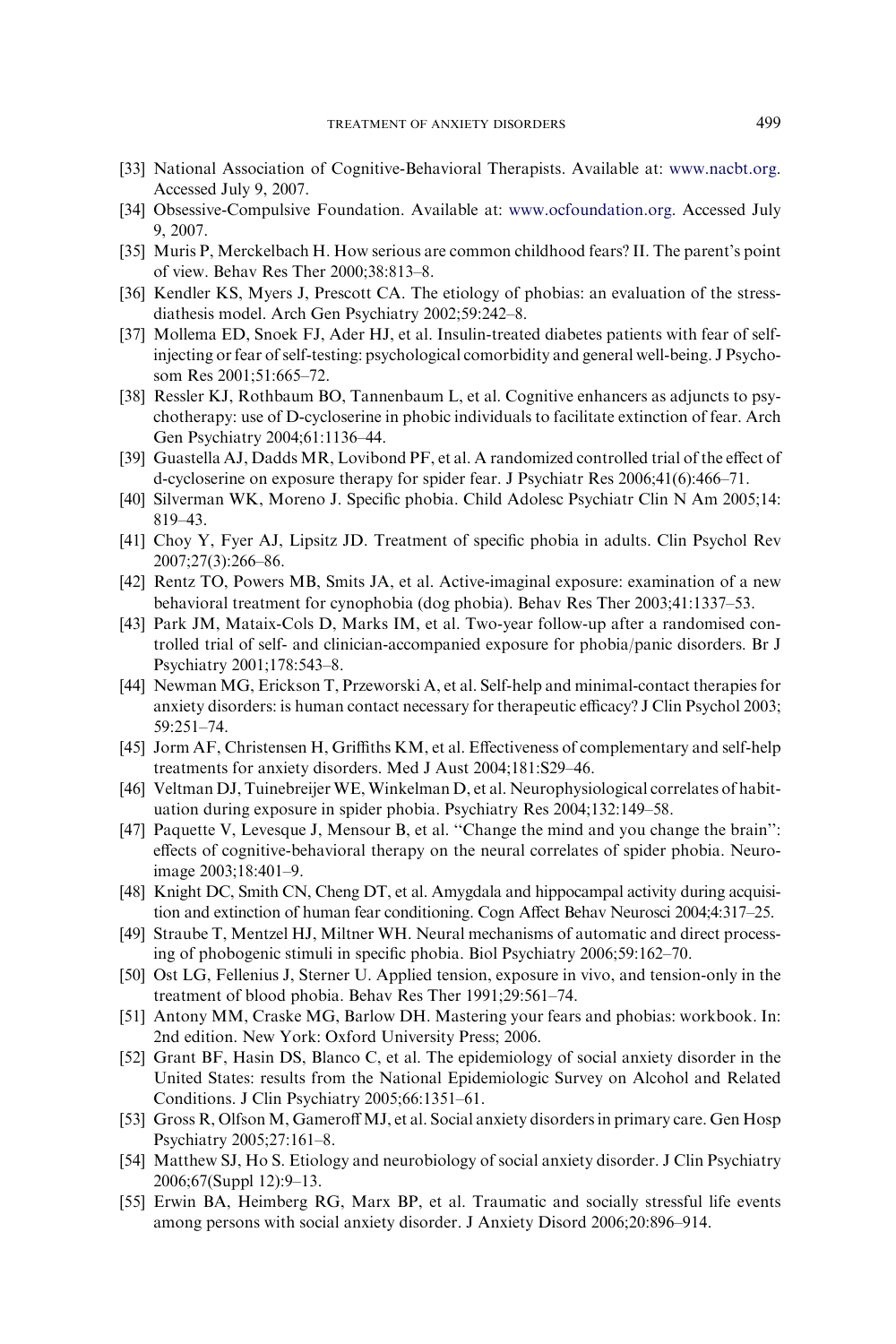- <span id="page-25-0"></span>[56] Morris EP, Stewart SH, Ham LS. The relationship between social anxiety disorder and alcohol use disorders: a critical review. Clin Psychol Rev 2005;25:734–60.
- [57] Gerlach AL, Schiller A, Wild C, et al. Effects of alcohol on the processing of social threatrelated stimuli in socially phobic women. Br J Clin Psychol 2006;45:279–95.
- [58] Katzelnick DJ, Kobak KA, DeLeire T, et al. Impact of generalized social anxiety disorder in managed care. Am J Psychiatry 2001;158:1999–2007.
- [59] Keller MB. Social anxiety disorder clinical course and outcome: review of Harvard/Brown Anxiety Research Project (HARP) findings. J Clin Psychiatry 2006;67(suppl 12):14–9.
- [60] Kobak KA, Schaettle SC, Greist JH, et al. Computer-administered rating scales for social anxiety in a clinical drug trial. Depress Anxiety 1998;7:97–104.
- [61] Davidson JR. Pharmacotherapy of social anxiety disorder: what does the evidence tell us? J Clin Psychiatry 2006;67(suppl 12):20–6.
- [62] Hedges DW, Brown BL, Shwalb DA, et al. The efficacy of selective serotonin reuptake inhibitors in adult social anxiety disorder: a meta-analysis of double-blind, placebocontrolled trials. J Psychopharmacol 2007;21:102–11.
- [63] Schneier FR. Clinical practice. Social anxiety disorder. N Engl J Med 2006;355:1029–36.
- [64] Hofmann SG, Meuret AE, Smits JA, et al. Augmentation of exposure therapy with D-cycloserine for social anxiety disorder. Arch Gen Psychiatry 2006;63:298–304.
- [65] Hambrick JP, Weeks JW, Harb GC, et al. Cognitive-behavioral therapy for social anxiety disorder: supporting evidence and future directions. CNS Spectr 2003;8:373–81.
- [66] Davidson JR, Foa EB, Huppert JD, et al. Fluoxetine, comprehensive cognitive behavioral therapy, and placebo in generalized social phobia. Arch Gen Psychiatry 2004;61: 1005–13.
- [67] Haug TT, Blomhoff S, Hellstrom K, et al. Exposure therapy and sertraline in social phobia: I-year follow-up of a randomised controlled trial. Br J Psychiatry 2003;182:312–8.
- [68] Mortberg E, Clark DM, Sundin O, et al. Intensive group cognitive treatment and individual cognitive therapy vs. treatment as usual in social phobia: a randomized controlled trial. Acta Psychiatr Scand 2007;115:142–54.
- [69] Clark DM, Ehlers A, Hackmann A, et al. Cognitive therapy versus exposure and applied relaxation in social phobia: a randomized controlled trial. J Consult Clin Psychol 2006; 74:568–78.
- [70] Hofmann SG. Cognitive mediation of treatment change in social phobia. J Consult Clin Psychol 2004;72:393–9.
- [71] Moscovitch DA, Hofmann SG, Suvak MK, et al. Mediation of changes in anxiety and depression during treatment of social phobia. J Consult Clin Psychol 2005;73:945–52.
- [72] Andersson G, Carlbring P, Holmstrom A, et al. Internet-based self-help with therapist feedback and in vivo group exposure for social phobia: a randomized controlled trial. J Consult Clin Psychol 2006;74:677–86.
- [73] Carlbring P, Gunnarsdottir M, Hedensjo L, et al. Treatment of social phobia: randomised trial of internet-delivered cognitive-behavioural therapy with telephone support. Br J Psychiatry 2007;190:123–8.
- [74] Hope DA, Heimberg RG, Turk CL. Managing social anxiety: a cognitive-behavioral therapy approach therapist guide (Treatments That Work). New York: Oxford University Press; 2006.
- [75] Grant BF, Hasin DS, Stinson FS, et al. Prevalence, correlates, co-morbidity, and comparative disability of DSM-IV generalized anxiety disorder in the USA: results from the National Epidemiologic Survey on alcohol and related conditions. Psychol Med 2005;35: 1747–59.
- [76] Carter RM, Wittchen HU, Pfister H, et al. One-year prevalence of subthreshold and threshold DSM-IV generalized anxiety disorder in a nationally representative sample. Depress Anxiety 2001;13:78–88.
- [77] Kessler RC, Wittchen HU. Patterns and correlates of generalized anxiety disorder in community samples. J Clin Psychiatry 2002;63(Suppl 8):4–10.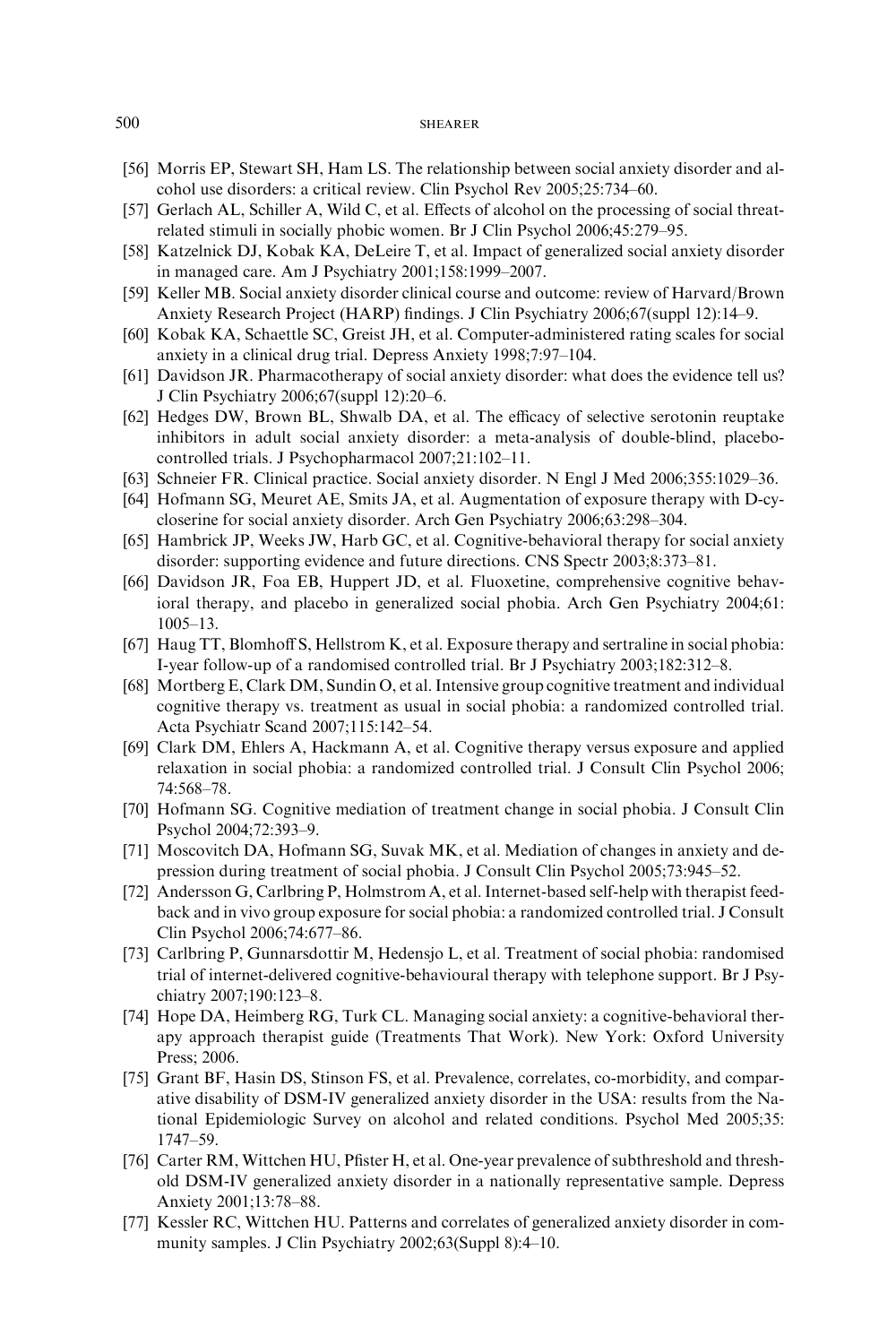- <span id="page-26-0"></span>[78] Ruscio AM, Chiu WT, Roy-Byrne P. Broadening the definition of generalized anxiety disorder: effects on prevalence and associations with other disorders in the National Comorbidity Survey Replication. J Anxiety Disord 2007;21(5):662–76.
- [79] Wittchen HU, Hoyer J. Generalized anxiety disorder: nature and course. J Clin Psychiatry 2001;62(suppl 11):15–9.
- [80] Marcks BA, Woods DW. A comparison of thought suppression to an acceptance-based technique in the management of personal intrusive thoughts: a controlled evaluation Behav Res Ther 2005;43:433–45.
- [81] Ruscio AM, Lane M, Roy-Byrne P, et al. Should excessive worry be required for a diagnosis of generalized anxiety disorder? Results from the US National Comorbidity Survey Replication. Psychol Med 2005;35:1761–72.
- [82] Wittchen HU, Kessler RC, Beesdo K, et al. Generalized anxiety and depression in primary care: prevalence, recognition, and management. J Clin Psychiatry 2002;63(suppl 8):22–34.
- [83] Bolton J, Cox B, Clara I, et al. Use of alcohol and drugs to self-medicate anxiety disorders in a nationally representative sample. J Nerv Ment Dis 2006;194:818–25.
- [84] Hoffman DL, Dukes EM, Wittchen HU. Human and economic burden of generalized anxiety disorder. Depress Anxiety, in press.
- [85] Henning ER, Turk CL, Mennin DS, et al. Impairment and quality of life in individuals with generalized anxiety disorder. Depress Anxiety, in press.
- [86] Wetherell JL, Thorp SR, Patterson TL, et al. Quality of life in geriatric generalized anxiety disorder: a preliminary investigation. J Psychiatr Res 2004;38:305–12.
- [87] Shearer S, Gordon L. The patient with excessive worry. Am Fam Physician 2006;73: 1049–56.
- [88] Spitzer RL, Kroenke K, Williams JB, et al. A brief measure for assessing generalized anxiety disorder: the GAD-7. Arch Intern Med 2006;166:1092–7.
- [89] Mitte K, Noack P, Steil R, et al. A meta-analytic review of the efficacy of drug treatment in generalized anxiety disorder. J Clin Psychopharmacol 2005;25:141–50.
- [90] Allgulander C, Bandelow B, Hollander E, et al. WCA recommendations for the long-term treatment of generalized anxiety disorder. CNS Spectr 2003;8(suppl 1):53–61.
- [91] Baldwin DS, Polkinghorn C. Evidence-based pharmacotherapy of Generalized Anxiety Disorder. Int J Neuropsychopharmacol 2005;8:293–302.
- [92] Rynn MA, Riddle MA, Yeung PP, et al. Efficacy and safety of extended-release venlafaxine in the treatment of generalized anxiety disorder in children and adolescents: two placebocontrolled trials. Am J Psychiatry 2007;164:290–300.
- [93] Kapczinski F, Lima MS, Souza JS, et al. Antidepressants for generalized anxiety disorder. Cochrane Database Syst Rev 2003;2:CD003592.
- [94] Montgomery SA, Tobias K, Zornberg GL, et al. Efficacy and safety of pregabalin in the treatment of generalized anxiety disorder: a 6-week, multicenter, randomized, doubleblind, placebo-controlled comparison of pregabalin and venlafaxine. J Clin Psychiatry 2006;67:771–82.
- [95] Vasile RG, Bruce SE, Goisman RM, et al. Results of a naturalistic longitudinal study of benzodiazepine and SSRI use in the treatment of generalized anxiety disorder and social phobia. Depress Anxiety 2005;22:59–67.
- [96] Hunot V, Churchill R, Silva de Lima M, et al. Psychological therapies for generalised anxiety disorder. Cochrane Database Syst Rev 2007;1:CD001848.
- [97] Mitte K. Meta-analysis of cognitive-behavioral treatments for generalized anxiety disorder: a comparison with pharmacotherapy. Psychol Bull 2005;131:785–95.
- [98] Dugas MJ, Ladouceur R, Leger E, et al. Group cognitive-behavioral therapy for generalized anxiety disorder: treatment outcome and long-term follow-up. J Consult Clin Psychol 2003;71:821–5.
- [99] Borkovec TD, Newman MG, Castonguay LG. Cognitive-behavioral therapy for generalized anxiety disorder with integrations from interpersonal and experiential therapies. CNS Spectr 2003;8:382–9.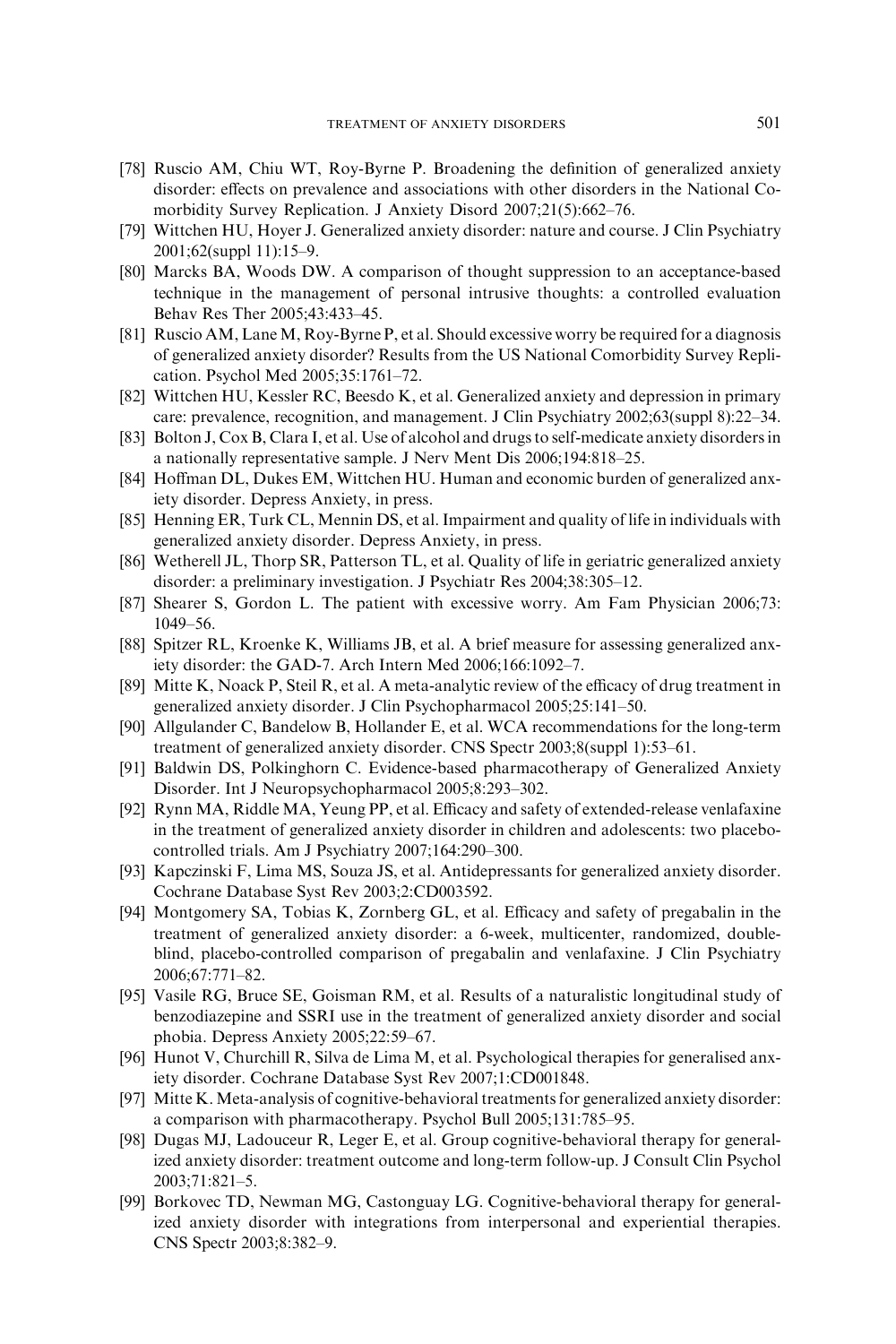- <span id="page-27-0"></span>[100] Conrad A, Roth WT, Dugas MJ. Muscle relaxation therapy for anxiety disorders: it works but how? J Anxiety Disord 2007;21(3):243–64.
- [101] Roemer L, Orsillo SM. An open trial of an acceptance-based behavior therapy for generalized anxiety disorder. Behav Ther 2007;38:72–85.
- [102] Wells A, King P. Metacognitive therapy for generalized anxiety disorder: an open trial. J Behav Ther Exp Psychiatry 2006;37:206–12.
- [103] Belanger L, Morin CM, Langlois F, et al. Insomnia and generalized anxiety disorder: effects of cognitive behavior therapy for gad on insomnia symptoms. J Anxiety Disord 2004;18: 561–71.
- [104] Provencher MD, Ladouceur R, Dugas MJ. [Comorbidity in generalized anxiety disorder: prevalence and course after cognitive-behavioural therapy]. Can J Psychiatry 2006;51: 91–9 [in French].
- [105] Craske MG, Barlow DH. Mastery of your anxiety and worry: workbook (Treatments That Work). In: 2nd edition. New York: Oxford University Press; 2006.
- [106] Kabat-Zinn J. Full Catastrophe Living. London: Piatkus Books; 2001.
- [107] Griest JH, Bandelow B, Hollander E, et al. WCA recommendations for the long-term treatment of obsessive-compulsive disorder in adults. CNS Spectr 2003;8(Suppl 1):7–16.
- [108] Angst J, Gamma A, Endrass J, et al. Obsessive-compulsive severity spectrum in the community: prevalence, comorbidity, and course. Eur Arch Psychiatry Clin Neurosci 2004;254: 156–64.
- [109] Fireman B, Koran LM, Leventhal JL, et al. The prevalence of clinically recognized obsessive-compulsive disorder in a large health maintenance organization. Am J Psychiatry 2001; 158:1904–10.
- [110] Nestadt G, Samuels J, Riddle M, et al. A family study of obsessive-compulsive disorder. Arch Gen Psychiatry 2000;57:358–63.
- [111] van Grootheest DS, Cath DC, Beekman AT, et al. Twin studies on obsessive-compulsive disorder: a review. Twin Res Hum Genet 2005;8:450–8.
- [112] Murphy TK, Sajid MW, Goodman WK. Immunology of obsessive-compulsive disorder. Psychiatr Clin North Am 2006;29:445–69.
- [113] Masand PS, Keuthen NJ, Gupta S, et al. Prevalence of irritable bowel syndrome in obsessive-compulsive disorder. CNS Spectr 2006;11:21–5.
- [114] Mancebo MC, Eisen JL, Grant JE, et al. Obsessive compulsive personality disorder and obsessive compulsive disorder: clinical characteristics, diagnostic difficulties, and treatment. Ann Clin Psychiatry 2005;17:197–204.
- [115] Grant JE, Potenza MN. Compulsive aspects of impulse-control disorders. Psychiatr Clin North Am 2006;29:539–51.
- [116] Greeven A, van Balkom AJ, van Rood YR, et al. The boundary between hypochondriasis and obsessive-compulsive disorder: a cross-sectional study from the Netherlands. J Clin Psychiatry 2006;67:1682–9.
- [117] Saxena S. Is compulsive hoarding a genetically and neurobiologically discrete syndrome? Implications for diagnostic classification. Am J Psychiatry 2007;164:380–4.
- [118] Hollander E, Kim S, Khanna S, et al. Obsessive-compulsive disorder and obsessive-compulsive spectrum disorders: diagnostic and dimensional issues. CNS Spectr 2007;12(2 Suppl. 3):5–13.
- [119] Bartz JA, Hollander E. Is obsessive-compulsive disorder an anxiety disorder? Prog Neuropsychopharmacol Biol Psychiatry 2006;30:338–52.
- [120] Samuels JF, Riddle MA, Greenberg BD, et al. The OCD collaborative genetics study: methods and sample description. Am J Med Genet B Neuropsychiatr Genet 2006;141:201–7.
- [121] Uguz F, Akman C, Kava N, et al. Postpartum-onset obsessive-compulsive disorder: incidence, clinical features, and related factors. J Clin Psychiatry 2007;68:132–8.
- [122] Baer L. Imp of the mind: exploring the silent epidemic of obsessive bad thoughts. New York: Plume; 2002.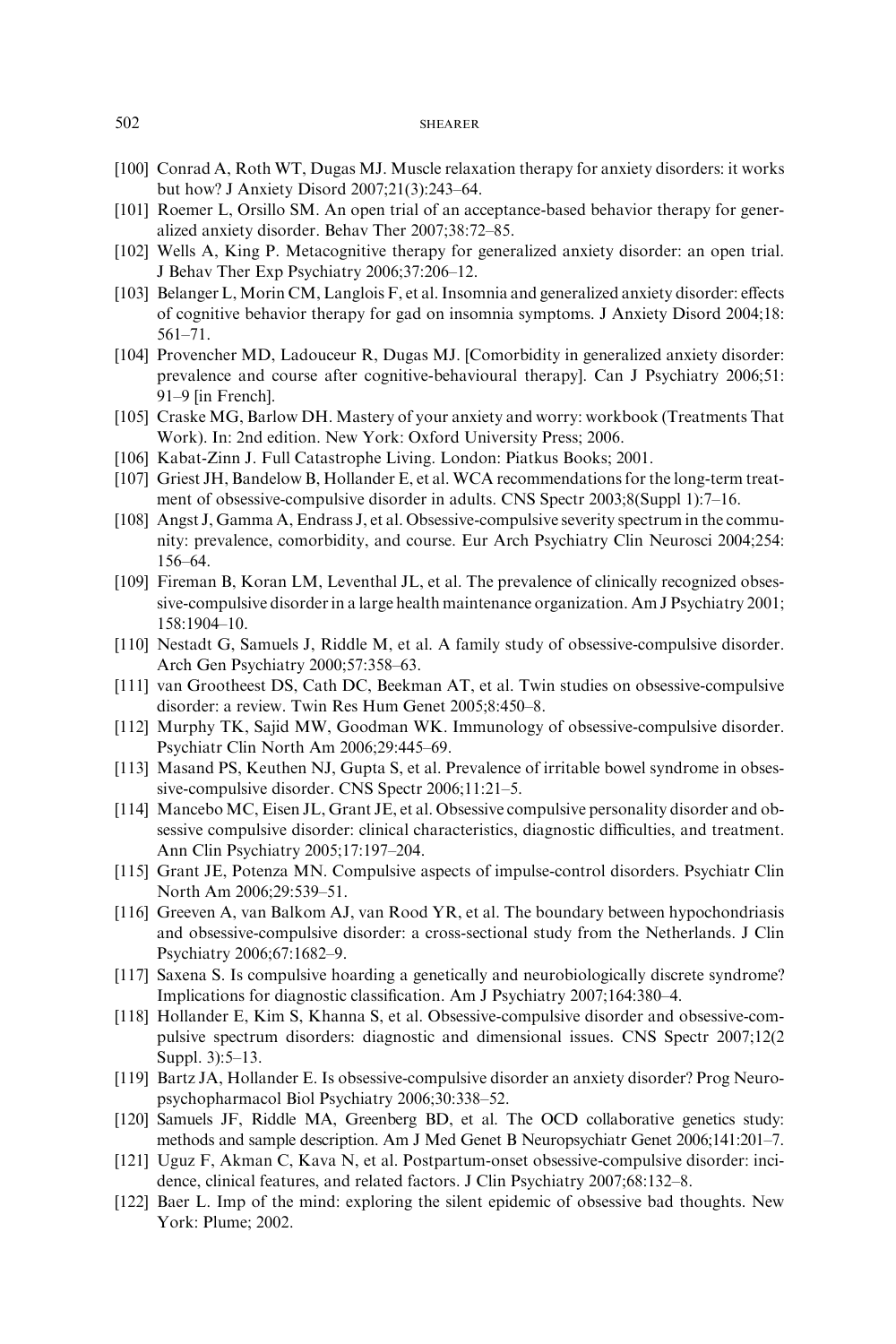- <span id="page-28-0"></span>[123] Available at: [http://www.cnsforum.com/streamfile.aspx?filename](http://www.cnsforum.com/streamfile.aspx?filename=YBOCS.pdf&path=pdf)=YBOCS.pdf&path=pdf. Accessed July 9, 2007.
- [124] Denys D. Pharmacotherapy of obsessive-compulsive disorder and obsessive-compulsive spectrum disorders. Psychiatr Clin North Am 2006;29:553–84.
- [125] Dell'Osso B, Nestadt G, Allen A, et al. Serotonin-norepinephrine reuptake inhibitors in the treatment of obsessive-compulsive disorder: a critical review. J Clin Psychiatry 2006;67: 600–10.
- [126] Fallon BA. Pharmacotherapy of somatoform disorders. J Psychosom Res 2004;56:455–60.
- [127] Fineberg NA, Gale TM. Evidence-based pharmacotherapy of obsessive-compulsive disorder. Int J Neuropsychopharmacol 2005;8:107–29.
- [128] Bloch MH, Landeros-Weisenberger A, Kelmendi B, et al. A systematic review: antipsychotic augmentation with treatment refractory obsessive-compulsive disorder. Mol Psychiatry 2006;11:622–32.
- [129] Ipser JC, Carey P, Dhansay Y, et al. Pharmacotherapy augmentation strategies in treatment-resistant anxiety disorders. Cochrane Database Syst Rev 2006;18(4):CD005473.
- [130] Dell'Osso B, Altamura AC, Allen A. Brain stimulation techniques in the treatment of obsessive-compulsive disorder: current and future directions. CNS Spectr 2005;10:966–979, 983.
- [131] Whittal ML, Thordarson DS, McLean PD. Treatment of obsessive-compulsive disorder: cognitive behavior therapy vs. exposure and response prevention. Behav Res Ther 2005; 43:1559–76.
- [132] Abramowitz JS, Taylor S, McKay D. Potentials and limitations of cognitive treatments for obsessive-compulsive disorder. Cogn Behav Ther 2005;34:140–7.
- [133] Fisher PL, Wells A. How effective are cognitive and behavioral treatments for obsessivecompulsive disorder? A clinical significance analysis. Behav Res Ther 2005;43:1543–58.
- [134] Neziroglu F, Henricksen J, Yaryura-Tobias JA. Psychotherapy of obsessive-compulsive disorder and spectrum: established facts and advances, 1995–2005. Psychiatr Clin North Am 2006;29:585–604.
- [135] Cottraux J, Bouvard MA, Milliery M. Combining pharmacotherapy with cognitive-behavioral interventions for obsessive-compulsive disorder. Cogn Behav Ther 2005;34:185–92.
- [136] O'Connor KP, Aardema F, Robillard S, et al. Cognitive behaviour therapy and medication in the treatment of obsessive-compulsive disorder. Acta Psychiatr Scand 2006;113:408–19.
- [137] van Oppen P, van Balkom AJ, de Haan E, et al. Cognitive therapy and exposure in vivo alone and in combination with fluvoxamine in obsessive-compulsive disorder: a 5-year follow-up. J Clin Psychiatry 2005;66:1415–22.
- [138] Mataix-Cols D, Marks IM. Self-help with minimal therapist contact for obsessive-compulsive disorder: a review. Eur Psychiatry 2006;21:75–80.
- [139] Twohig MP, Hayes SC, Masuda A. Increasing willingness to experience obsessions: acceptance and commitment therapy as a treatment for obsessive-compulsive disorder. Behav Ther 2006;37:3–13.
- [140] Renshaw KD, Steketee G, Chambless DL. Involving family members in the treatment of OCD. Cogn Behav Ther 2005;34:164–75.
- [141] Grayson J. Freedom from obsessive-compulsive disorder: a personalized recovery program for living with uncertainty. New York: Jeremy P. Tarcher/Putnam; 2003.
- [142] Khan A, Detke M, Khan SR, et al. Placebo response and antidepressant clinical trial outcome. J Nerv Ment Dis 2003;191:211–8.
- [143] Westen D, Morrison K. A multidimensional meta-analysis of treatments for depression, panic, and generalized anxiety disorder: an empirical examination of the status of empirically supported therapies. J Consult Clin Psychol 2001;69:875–99.
- [144] Rynn M, Russell J, Erickson J, et al. Efficacy and safety of duloxetine in the treatment of generalized anxiety disorder: a flexible-dose, progressive-titration, placebo-controlled trial. Depress Anxiety, in press.